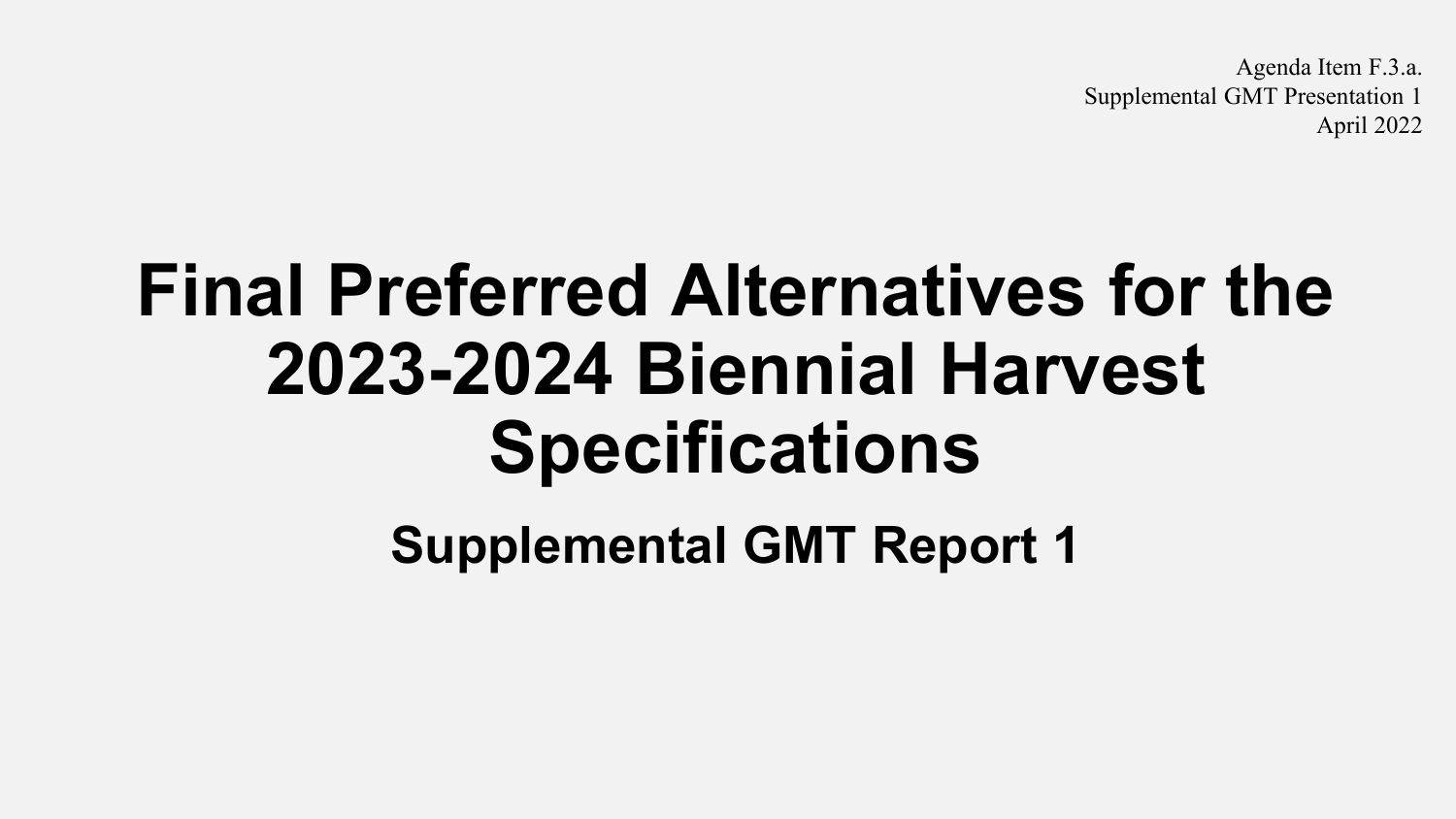## Council Action:

## FPA on Harvest Specifications

#### 1. Default Harvest Control Rules

#### 2. Alternative HCRs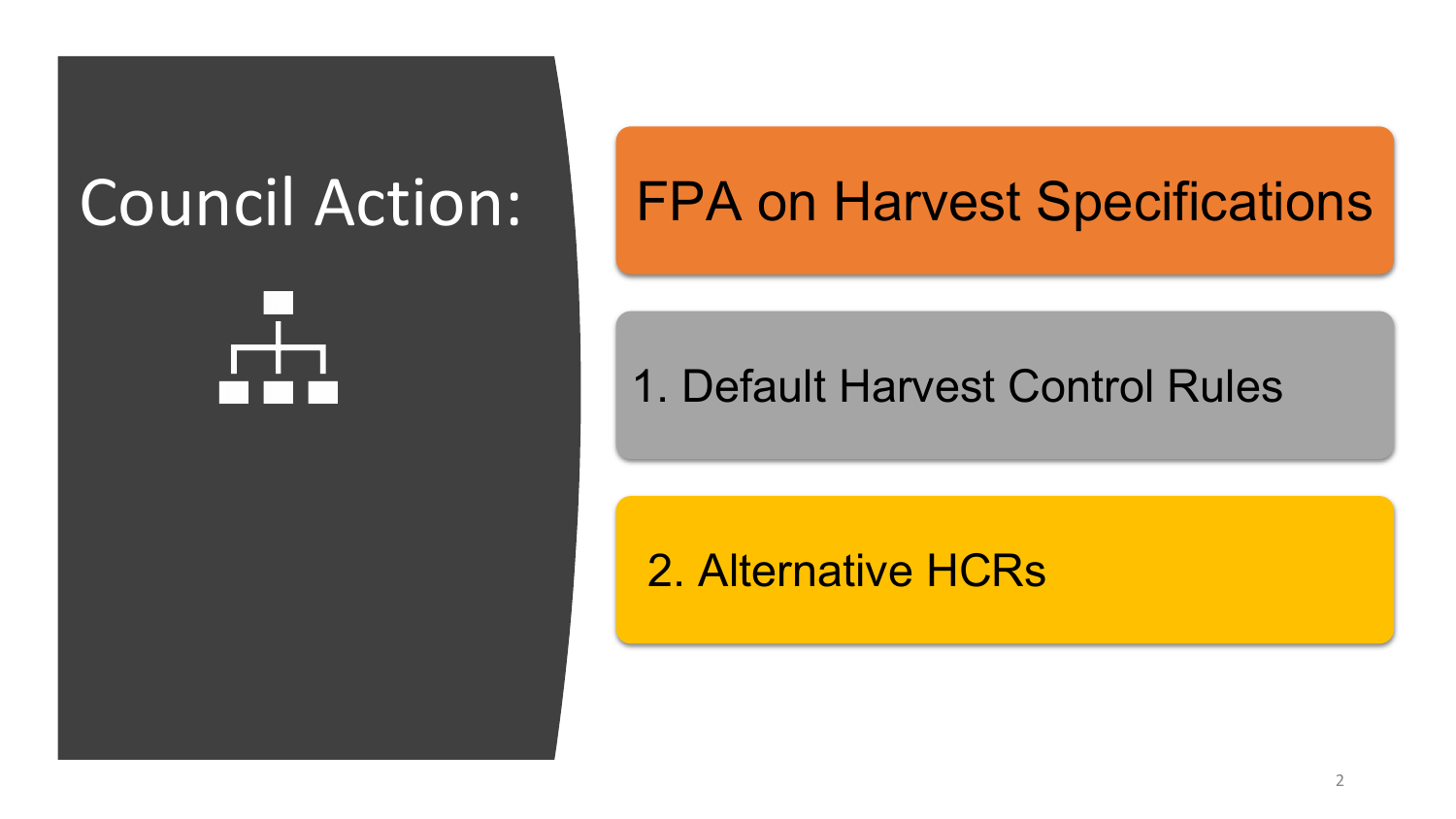## Default HCRs include:

Tables 1-3 (2023) & 1-4 (2024) in [Attachment 1](https://www.pcouncil.org/documents/2022/03/f-3-attachment-1-an-excerpt-of-the-analytical-document-with-the-description-of-2023-and-2024-harvest-specifications-and-the-biological-impacts-associated-with-alternative-harvest-specifications-unde.pdf/)

#### Overfishing Limit (OFL)

#### Stock Category

### Sigma and P\* (OFL -> ABC)

Acceptable Biological Catch (ABC)

Annual Catch Limit (ACL)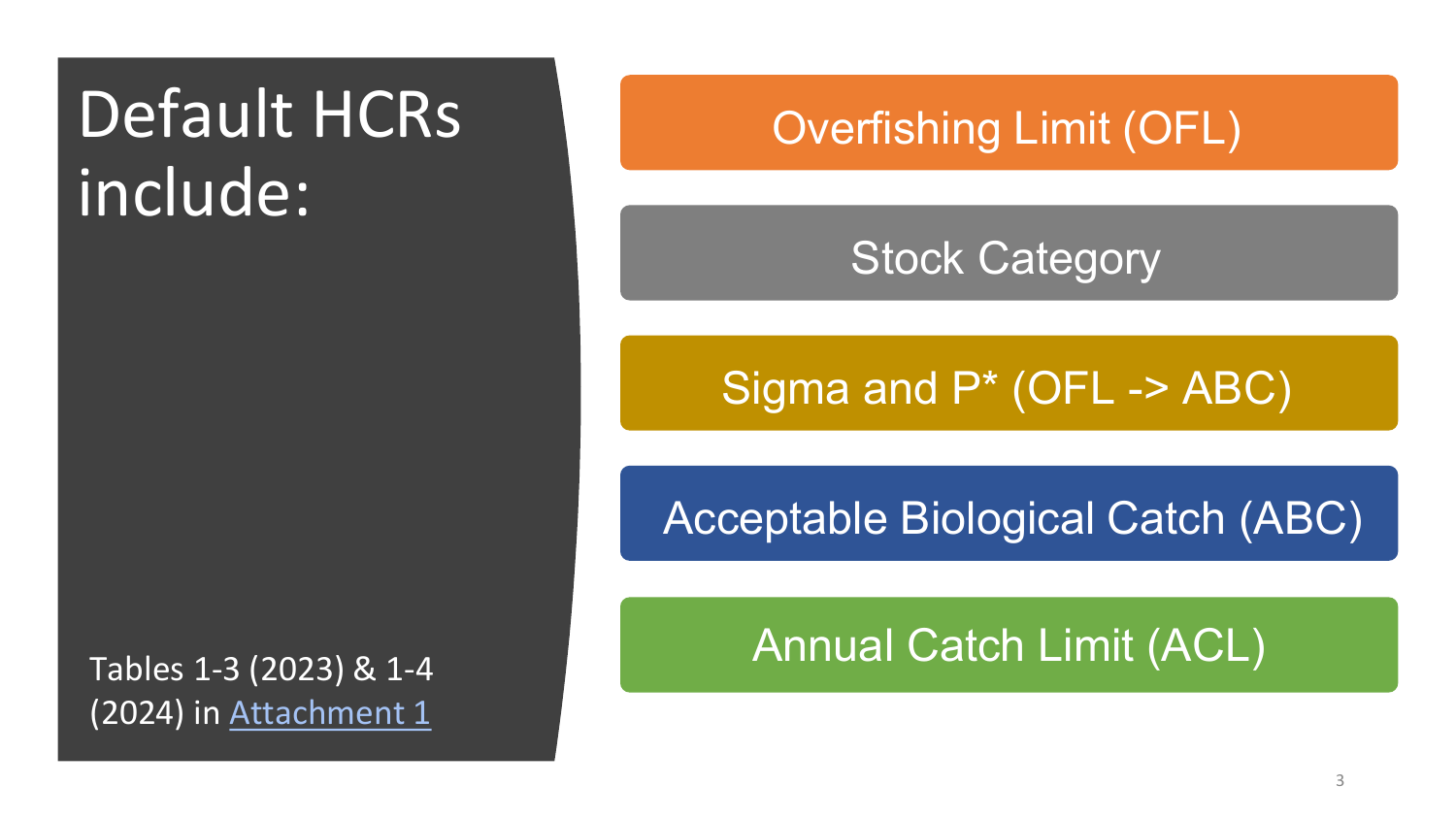## Harvest Control Rules (HCRs)

*Default HCRs:* Tables 1-3 (2023) & 1-4 (2024) in [Attachment 1](https://www.pcouncil.org/documents/2022/03/f-3-attachment-1-an-excerpt-of-the-analytical-document-with-the-description-of-2023-and-2024-harvest-specifications-and-the-biological-impacts-associated-with-alternative-harvest-specifications-unde.pdf/)

*Alternative HCRs:* Table 1 in Supplemental GMT Report 1



**GMT recommendation: adopt default HCRs for all species as FPA, except:**

#### 1. Sablefish (coastwide)

2. Lingcod north of 40° 10' N. lat.

3. Lingcod south of 40° 10' N. lat.

4. Oregon black rockfish

5. Pacific spiny dogfish

6. Vermilion/sunset rockfish north of 40° 10' N. lat.

7. Vermilion/sunset rockfish south of 40° 10' N. lat.

8. Quillback rockfish – NEW (April 2022)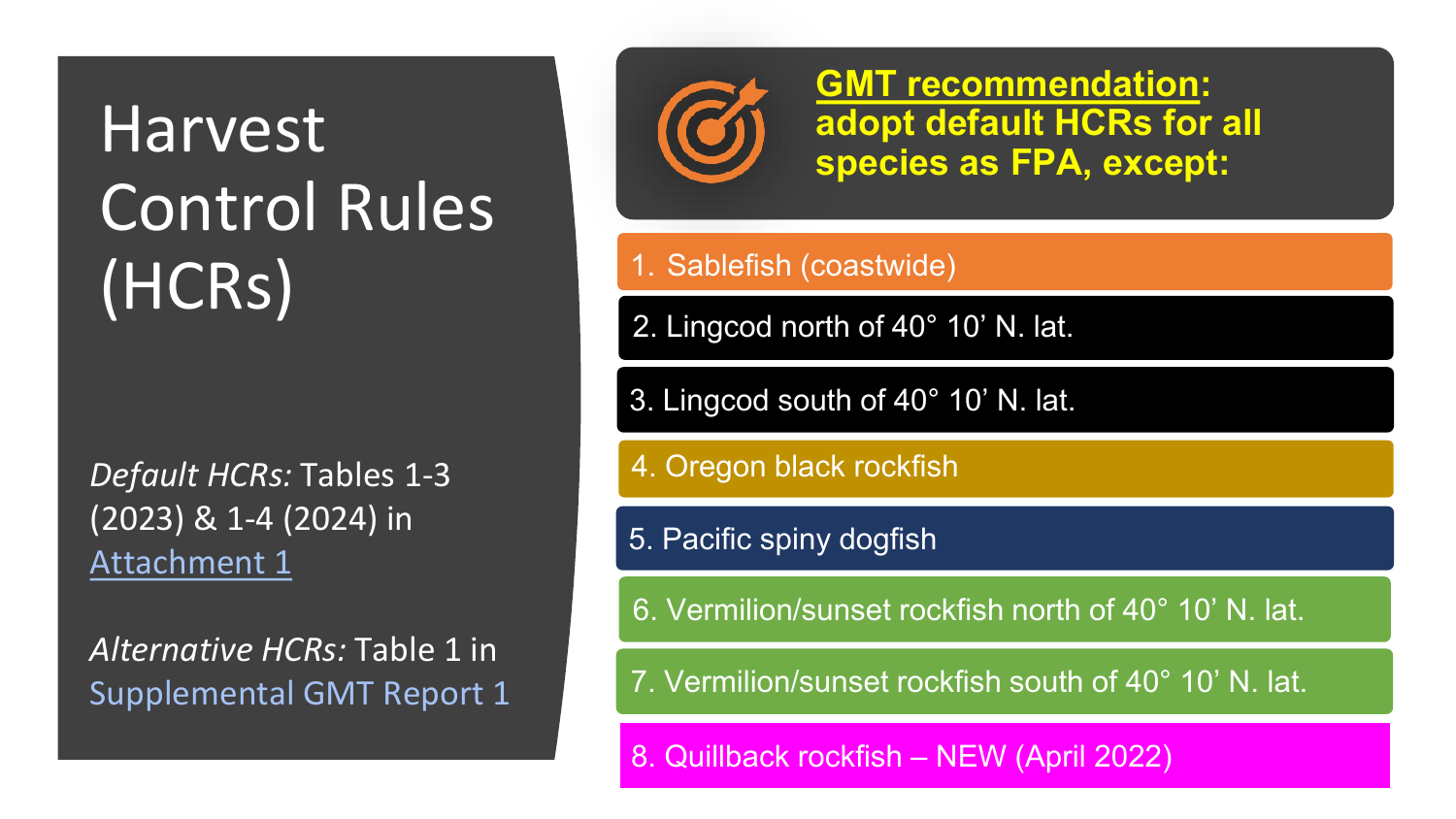Alternative Harvest Control Rules **(Council's PPAs from Nov 2021 are bolded)**

Table 1 in Supplemental GMT Report 1

| #                        | <b>Species/Stock</b>                                    | <b>Default HCR</b>                                                                | <b>Alternative 1</b>                                                  | <b>Alternative 2</b>                               |
|--------------------------|---------------------------------------------------------|-----------------------------------------------------------------------------------|-----------------------------------------------------------------------|----------------------------------------------------|
| $\mathbf 1$              | <b>Sablefish</b>                                        | ABC P* 0.45                                                                       | <b>ABC P* 0.40</b>                                                    | ABC P* 0.35                                        |
| $\overline{\phantom{a}}$ | Lingcod north of 40° 10'<br>N lat.                      | <b>ABC P* 0.45</b>                                                                | ABC P* 0.40                                                           | N/A                                                |
| $\overline{3}$           | Lingcod south of 40° 10'<br>N lat.                      | <b>ACL &lt; ABC w/ 40-10</b><br>adjustment, P* of 0.45                            | ABC P* 0.40                                                           | N/A                                                |
| $\overline{4}$           | <b>Black rockfish Oregon</b>                            | ABC P* 0.45                                                                       | ABC set = $2020$ ABC of<br>512 mt                                     | N/A                                                |
| 5                        | Pacific spiny dogfish                                   | ABC P* 0.40                                                                       | ACL=1,075 mt for 2023-<br>2024, then ACL=ABC P*<br>of 0.40 thereafter | N/A                                                |
| 6                        | Vermilion/sunset<br>rockfish north of 40° 10'<br>N lat. | <b>ABC P* 0.45</b>                                                                | ABC P* 0.40                                                           | N/A                                                |
| $\overline{7}$           | Vermilion/sunset<br>rockfish south of 40° 10'<br>N lat. | <b>ABC P* 0.45</b>                                                                | ABC P* 0.40                                                           | N/A                                                |
| 8                        | Quillback rockfish (new<br>April 2022)                  | Method 1: ACL < ABC $w/$<br>40-10 adjustment; P* 0.45<br>Method 2: ACL < ABC $w/$ | <b>WA &amp; OR:</b><br>$ACL = ABC$ ; $P*0.45$<br>Off CA only:         | WA & OR:<br>$ACL = ABC$ ; $P*0.45$<br>Off CA only: |
|                          |                                                         | 40-10 adjustment off CA<br>only; P* 0.45                                          | $ABC (P^* = 0.45)$ ,<br>$ACL$ (SPR = 55%)                             | ABC ( $P^* = 0.45$ ),<br>ACL (SPR = $60%$ )        |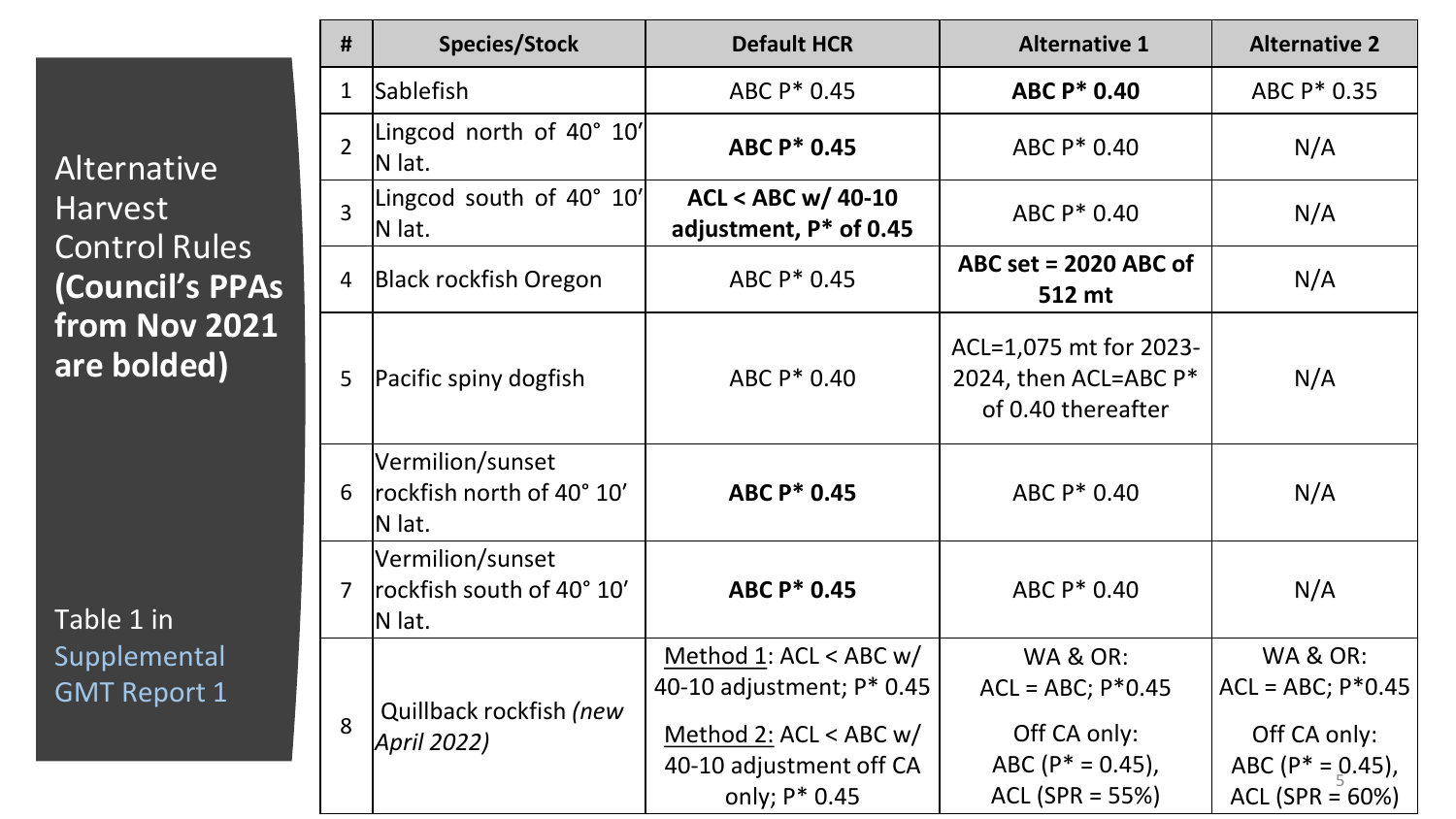### 1. Sablefish (coastwide)

No Action:  $ACL = ABC$ ,  $P^* = 0.45$ ABCs = 10,825 mt (2023) & 9,923 mt (2024)

**Alternative 1: ACL = ABC, P\* = 0.40 ABCs = 10,107 mt (2023) & 9,252 mt (2024)** 

Alternative 2:  $ACL = ABC$ ,  $P^* = 0.35$ ABCs = 9,412 mt (2023) & 8,608 mt (2024)

On all slides, **bolded text** indicates the Council's PPA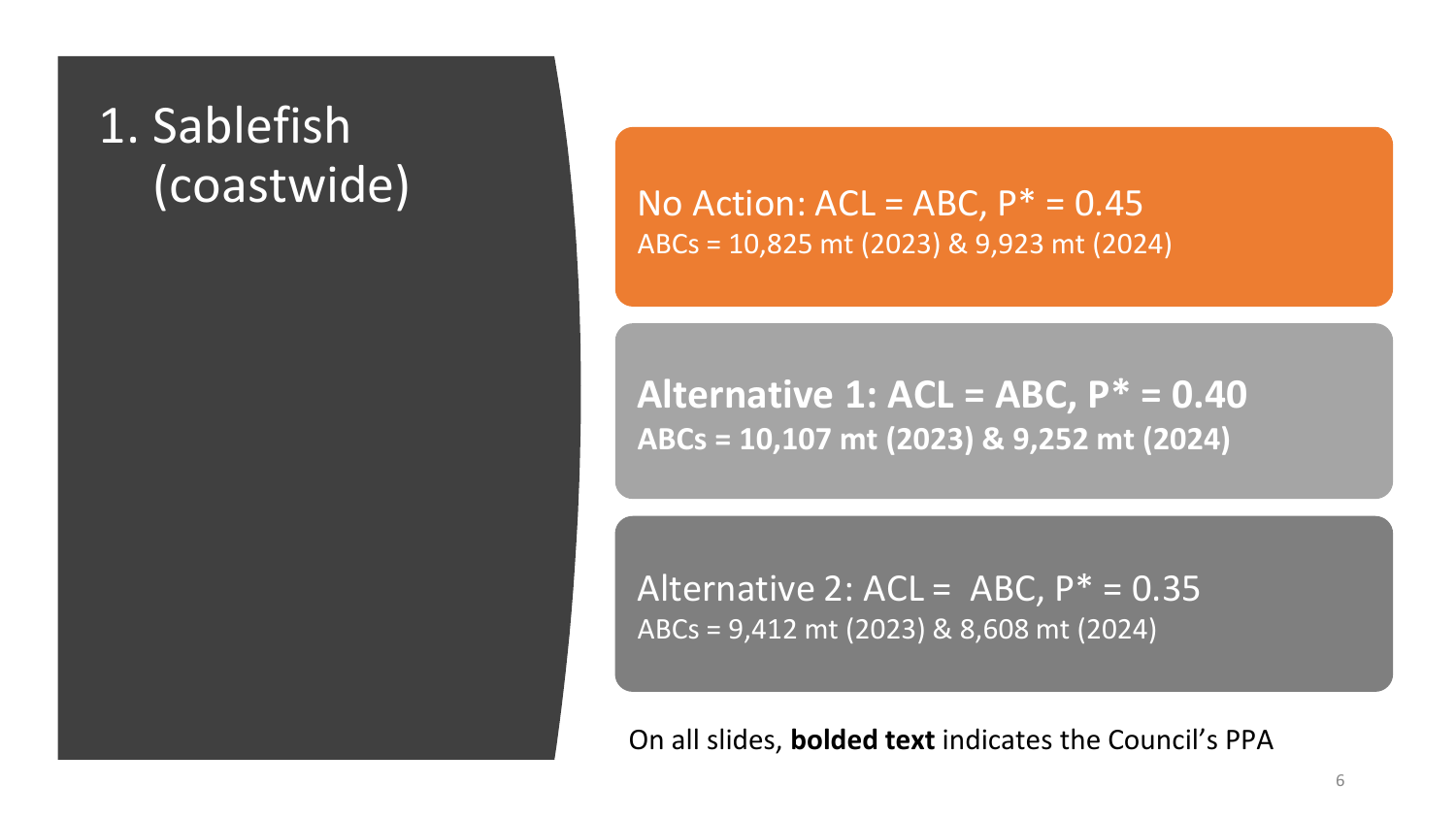#### **Recent Sablefish Removals**

### **Year Coastwide ACL (mt) Removals (mt) Attainment (%)** 2016 7,121 5,576 82% 2017 7,117 5,833 82% 2018 7,419 5,497 79% 2019 7,750 5,565 75% 2020 7,896 4,131 74%

#### **ACL apportionments north and south of 36° N. lat.**

| <b>HCR Action Alternative</b> |       | North of 36° N. lat.<br>$ACIs (mt) = 78.4%$ | South of 36° N. lat.<br>$ACIs (mt) = 21.6%$ |       |  |
|-------------------------------|-------|---------------------------------------------|---------------------------------------------|-------|--|
|                               | 2023  | 2024                                        | 2023                                        | 2024  |  |
| No Action ( $P^*$ of 0.45)    | 8,486 | 7,780                                       | 2,338                                       | 2,143 |  |
| Alt. 1 $(P^*$ of 0.40)        | 7,924 | 7,253                                       | 2,183                                       | 1,998 |  |
| Alt. 2 $(P^*$ of 0.35)        | 7,379 | 6,749                                       | 2,033                                       | 1,859 |  |

### 1. Sablefish (coastwide)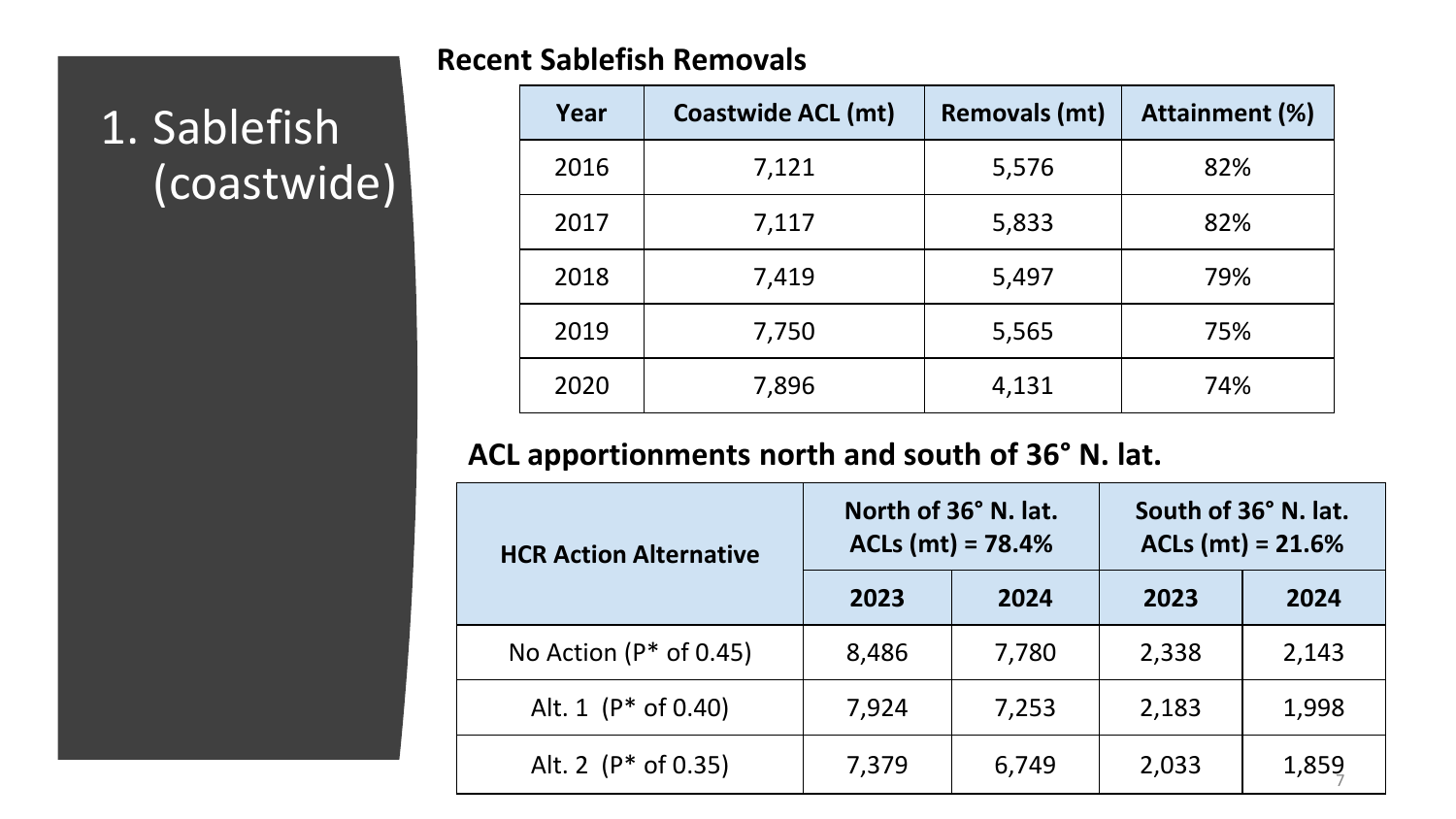### 1. Sablefish (coastwide)

- The update assessment in 2021 indicated that the stock is at 58% of unfished spawning biomass.
	- This suggests a more optimistic status than was estimated in the 2019 full assessment (46% of unfished).
- The long-term risk to the stock is similar under the low, middle, and high states of nature for the default P\* of 0.45 and the two alternative harvest strategies.
	- $\blacksquare$  middle state =
		- $\bullet$  49% under  $P^*$  of 0.45,
		- $\bullet$  51% under  $P^*$  of 0.40, and
		- $\bullet$  53% under  $P^*$  of 0.35
- Alternative 2 would result in the greatest loss in economic opportunity for the IFQ and primary sablefish fisheries.
- The additional opportunity under Alternative 1, compared to Alternative 2, could help alleviate some sablefish constraints to IFQ vessels targeting co-occurring species like Dover sole.
- Sablefish is assessed relatively frequently, so risk of being wrong is lower than most other stocks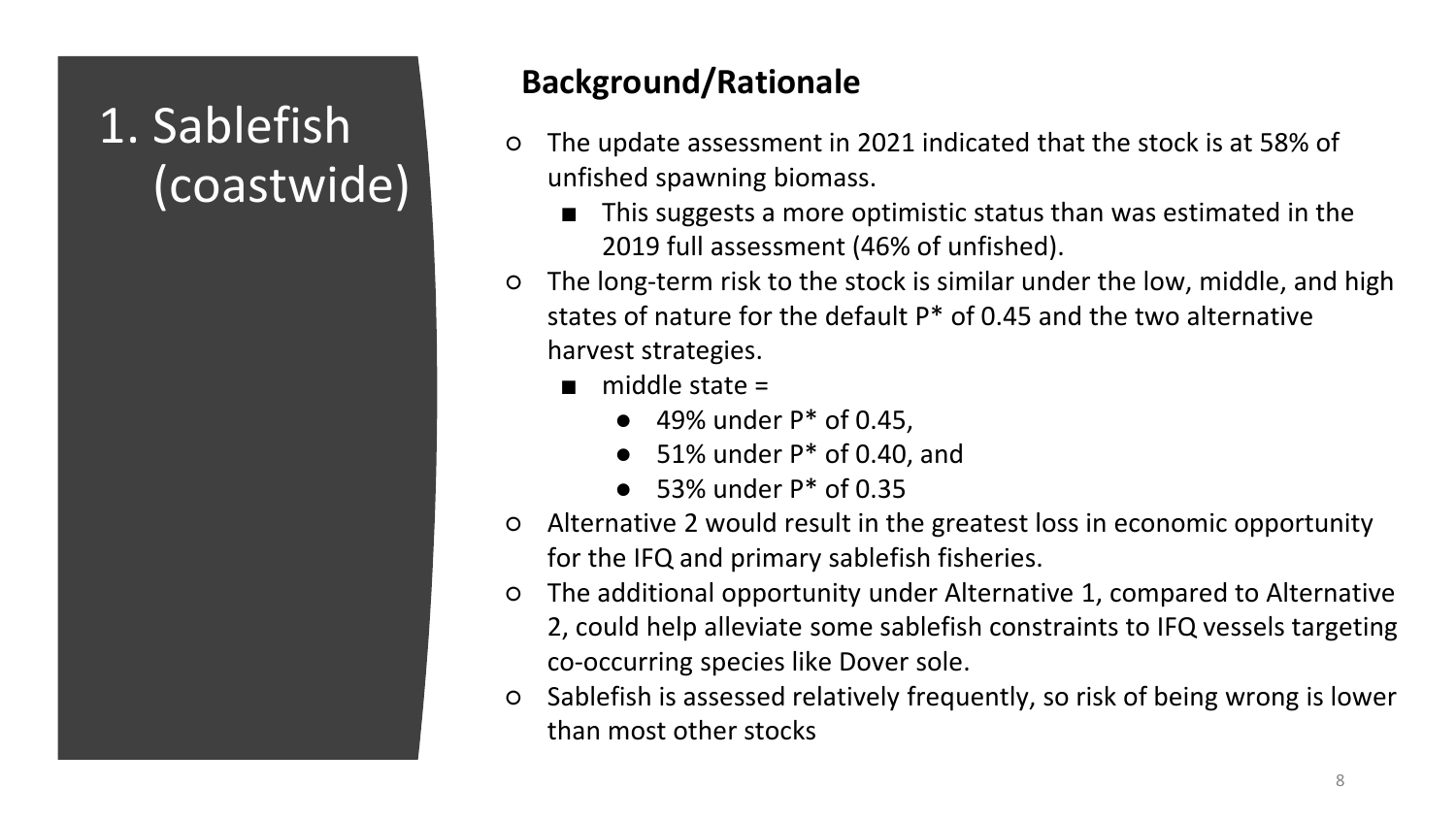### 1. Sablefish (coastwide)

**GMT Recommendation**

**No Action: ACL = ABC, P\* = 0.45**

No Action:  $ACL = ABC$ ,  $P^* = 0.45$ ABCs = 10,824 mt (2023) & 9,923 mt (2024)

**Alternative 1: ACL = ABC, P\* = 0.40 ABCs = 10,107 mt (2023) & 9,251 mt (2024)** 

 $A$ lternative  $2: ACL = ADC$ ,  $D* = 0.25$ ARCHIGUVE 2. ACL = ADC,  $1 - 0.5$ Alternative 2:  $ACL = ABC$ ,  $P^* = 0.35$ ABCs = 9,412 mt (2023) & 8,608 mt (2024)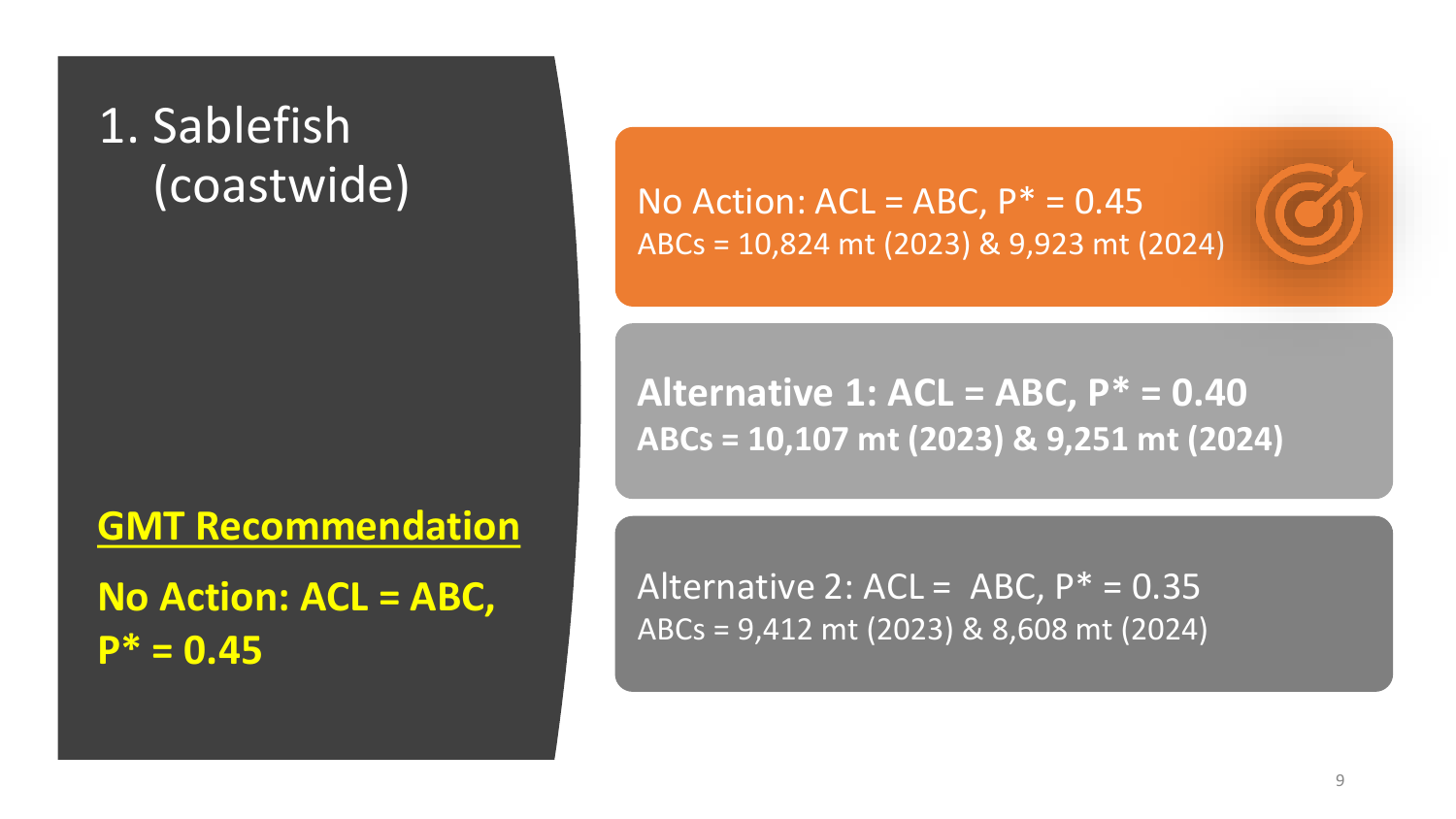#### 2. Lingcod north of 40° [10′ N. lat.](https://docs.google.com/document/d/1byCaEdPeqfb8JESA8LqxuqVNZQtU7mBpcPoNZ_Xf9e0/edit#heading=h.shg1kfnp9ycp)

**No Action: ACL = ABC, P\* = 0.45 ACLs = 4,378 mt (2023) & 3,854 mt (2024)** 

Alternative 1: ACL = ABC,  $P^* = 0.40$ ACLs = 3,817 mt (2023) & 3,418 mt (2024)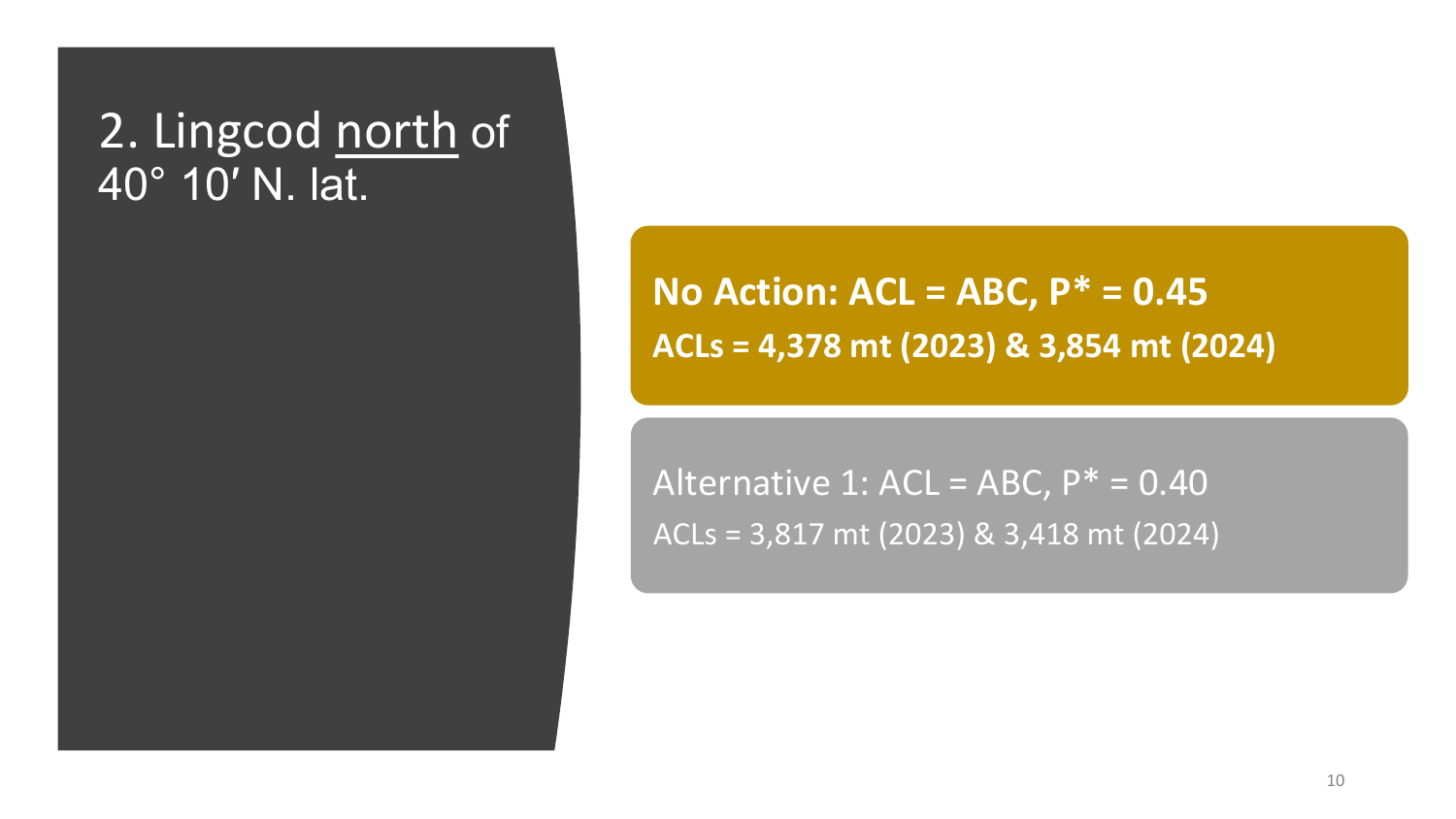### 2. Lingcod north of 40° [10′ N. lat.](https://docs.google.com/document/d/1byCaEdPeqfb8JESA8LqxuqVNZQtU7mBpcPoNZ_Xf9e0/edit#heading=h.shg1kfnp9ycp)

- 2021 stock assessment for lingcod north of 40° 10' N lat. was highly uncertain around the estimates of stock size
	- designated Cat 2 assessment with a sigma value of 1.0
		- previous assessment in 2017 was designated Cat 1 with a sigma value of 0.50.
	- $O$  During the STAR panel, a  $P^*$  of 0.40 catch projection was conducted as a possible management option to account for the large uncertainty in the assessment
- Recent estimated total mortality has been approximately 1,000 mt,
	- much less than the No Action ACL and the Alt 1 ACL,
	- the GMT does not foresee any notable economic implications under either alternative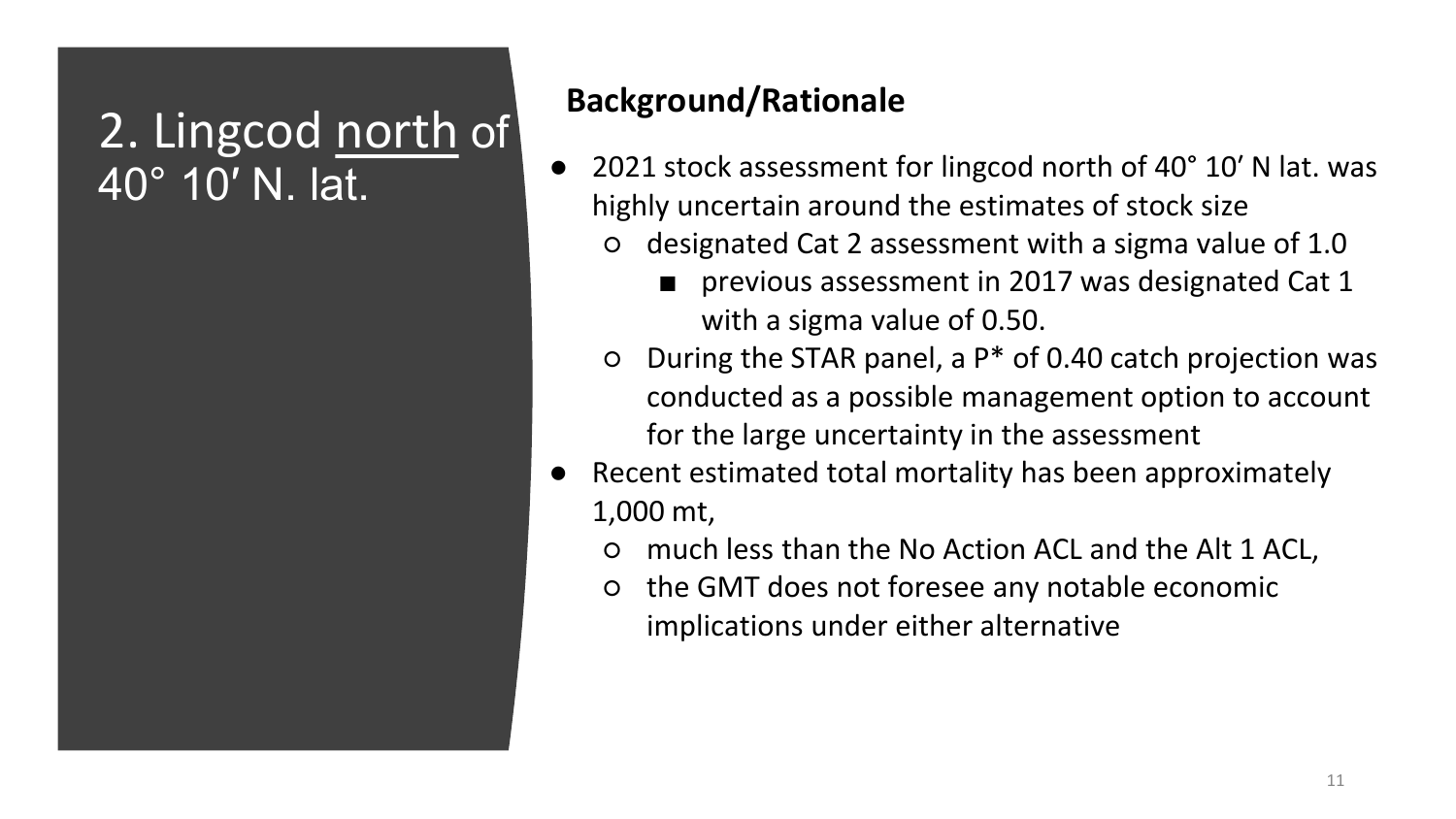#### 2. Lingcod north of 40° [10′ N. lat.](https://docs.google.com/document/d/1byCaEdPeqfb8JESA8LqxuqVNZQtU7mBpcPoNZ_Xf9e0/edit#heading=h.shg1kfnp9ycp)

**GMT Recommendation**

**No Action: ACL = ABC, P\* = 0.45**

**No Action: ACL = ABC, P\* = 0.45 ACLs = 4,378 mt (2023) & 3,854 mt (2024)** 

Alternative 1: ACL = ABC,  $P^* = 0.40$ ACLs = 3,817 mt (2023) & 3,418 mt (2024)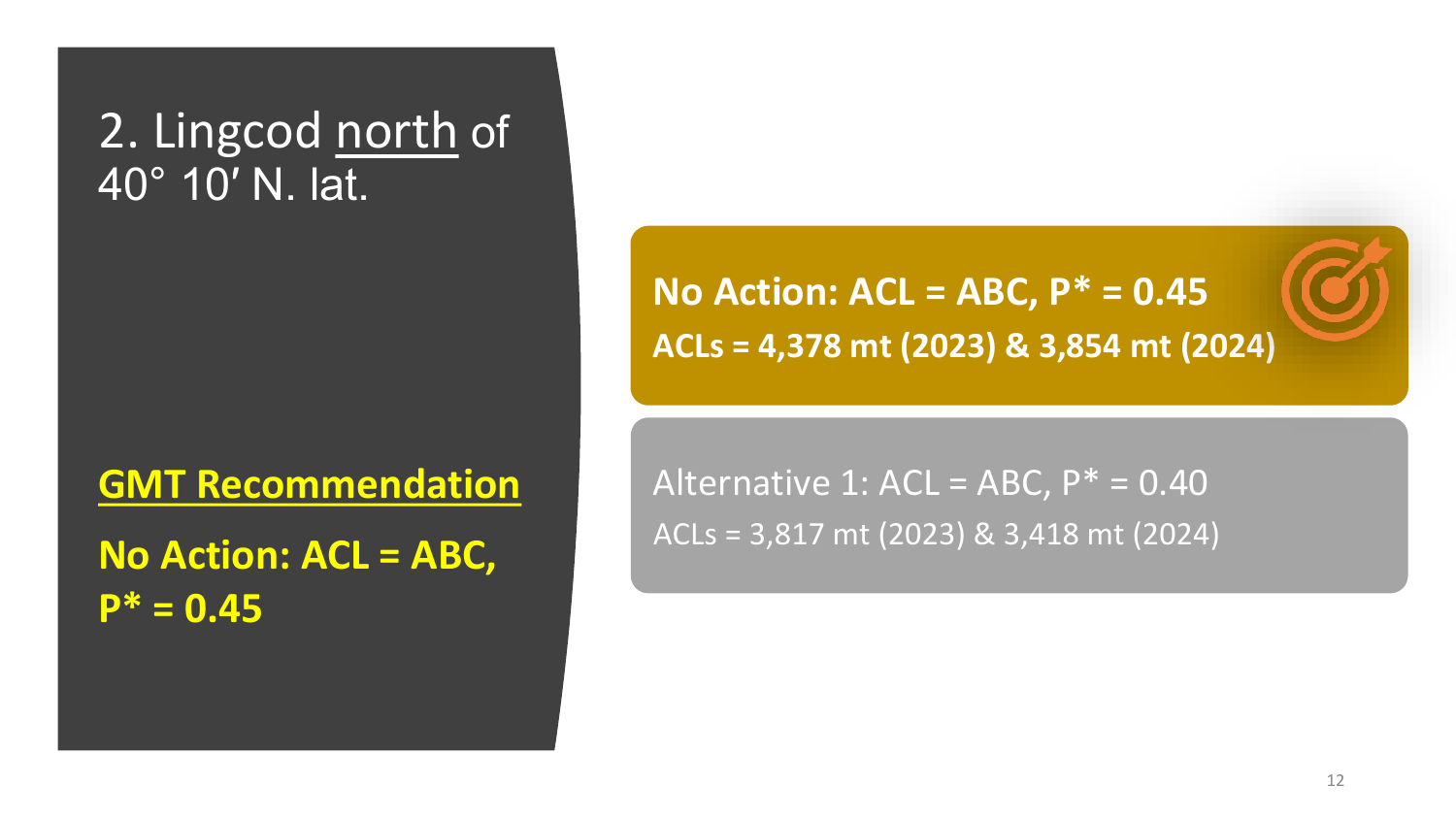#### 3. Lingcod south of 40° [10′ N. lat.](https://docs.google.com/document/d/1byCaEdPeqfb8JESA8LqxuqVNZQtU7mBpcPoNZ_Xf9e0/edit#heading=h.shg1kfnp9ycp)

**No Action: ACL (40-10 adj.) < ABC, P\* = 0.45 ACLs = 726 mt (2023) & 722 mt (2024)**

Alternative 1: ACL (40-10 adj.) < ABC,  $P^* = 0.40$ ACLs = 633 mt (2023) & 634 mt (2024)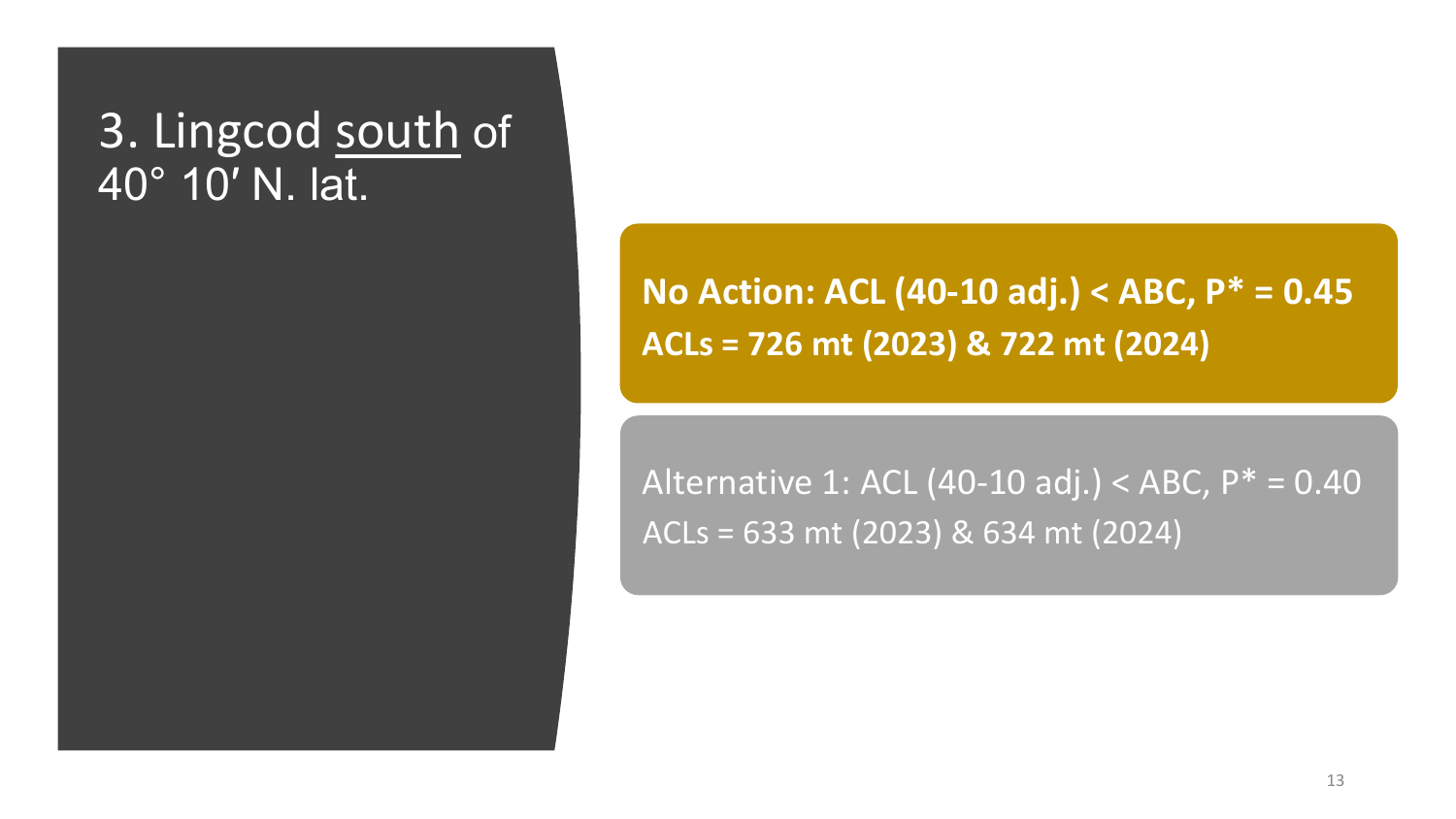### 3. Lingcod south of 40° [10′ N. lat.](https://docs.google.com/document/d/1byCaEdPeqfb8JESA8LqxuqVNZQtU7mBpcPoNZ_Xf9e0/edit#heading=h.shg1kfnp9ycp)

- designated a Category 2 stock accounting for the uncertainty around the estimated spawning biomass and fraction unfished
- Also similar to lingcod north, the STAR Panel applied a  $P^*$  of 0.40 as a means to address the uncertainty in the assessment
- Recent estimated total mortality has been approximately 290-450 mt
	- less than the No Action ACL and the Alt 1 ACL
- Given that recent estimated total mortality has been declining and is much less than the No Action ACL and the Alternative 1 ACL,
	- the GMT does not foresee any notable economic implications under either alternative.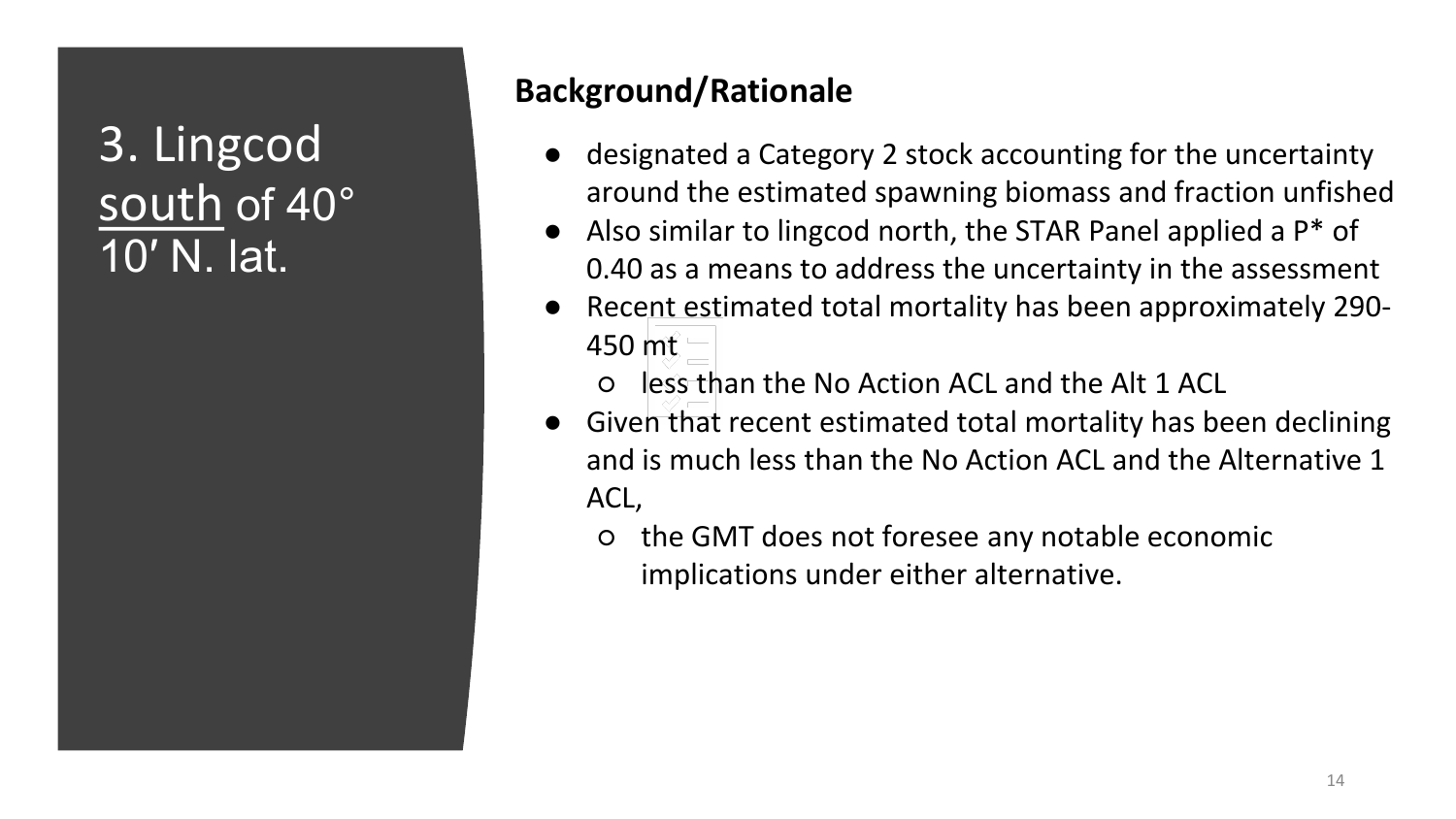#### 3. Lingcod south of 40° [10′ N. lat.](https://docs.google.com/document/d/1byCaEdPeqfb8JESA8LqxuqVNZQtU7mBpcPoNZ_Xf9e0/edit#heading=h.shg1kfnp9ycp)

**GMT Recommendation**

**No Action: ACL (40-10 adj.) < ABC, P\* = 0.45**

**No Action: ACL (40-10 adj.) < ABC, P\* = 0.45 ACLs = 726 mt (2023) & 722 mt (2024)** 

Alternative 1: ACL (40-10 adj.) < ABC, P\* = 0.40 ACLs = 633 mt (2023) & 634 mt (2024)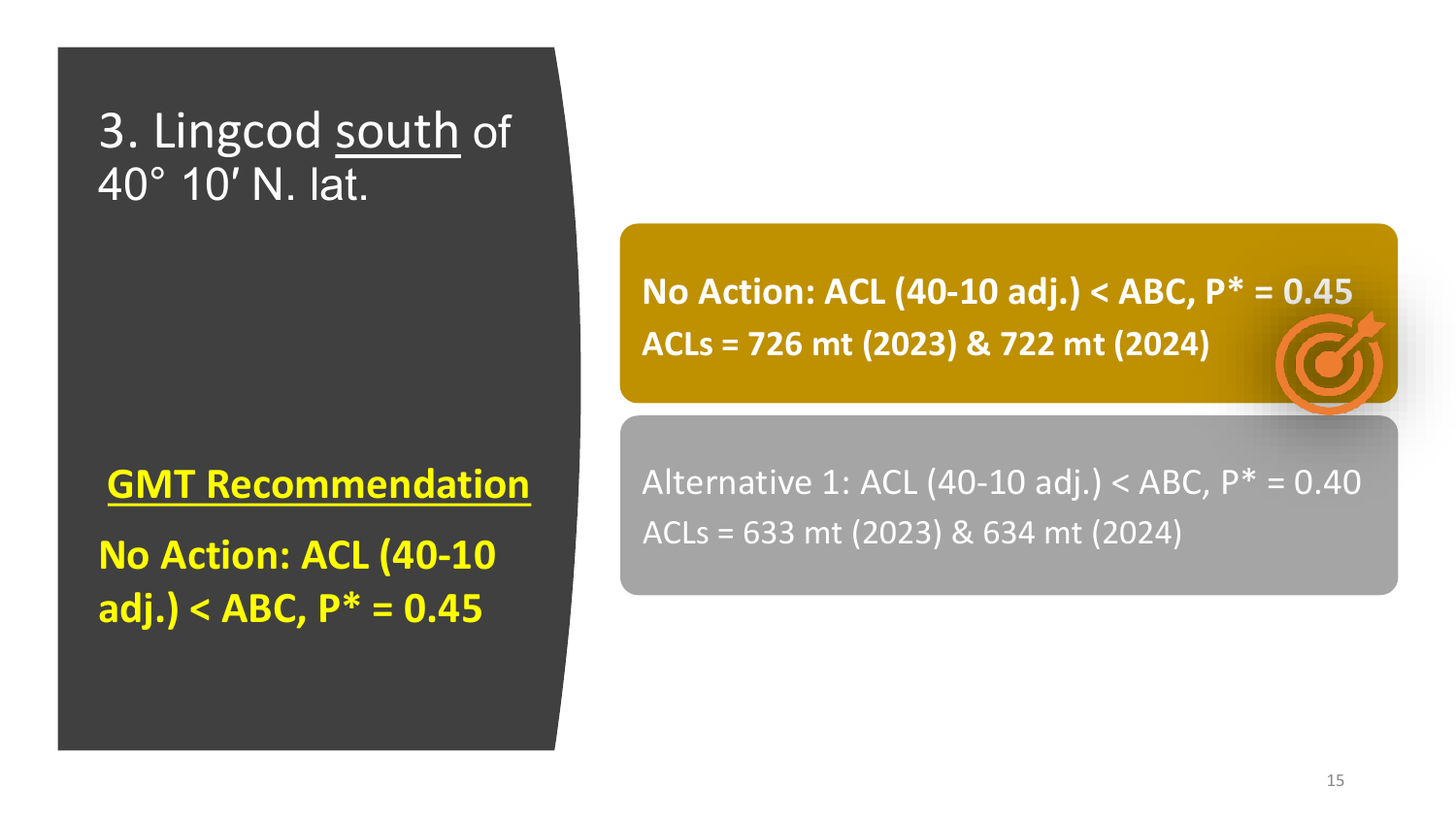### 4. Oregon Black Rockfish

No Action:  $ACL = ABC$ ,  $P^* = 0.45$ ACLs = 477 mt (2023) & 471 mt (2024)

**Alternative 1: ACL = "Case-by-case" ABC, set at 2021-2022 ACL ACLs = 512 mt (2023 & 2024)**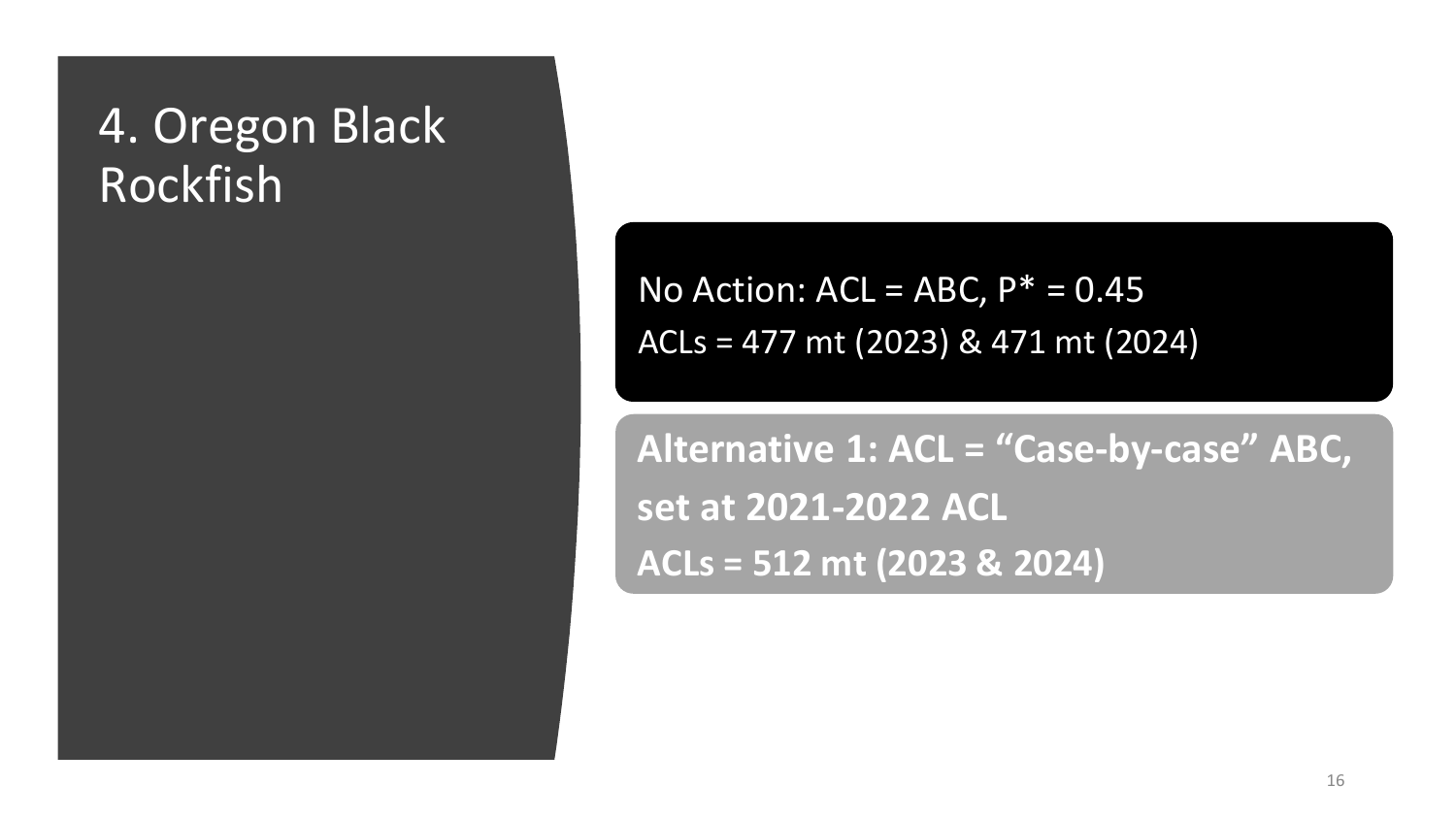### 4. Oregon Black Rockfish

- 2015 assessment was approved for management but there were some issues identified by reviewers
	- SSC designated the 2015 assessment as Cat. 2 due to the large overall level of uncertainty around stock size and status
	- 60% of unfished spawning biomass at the beginning of 2015
- Similar long-term results for both alternatives:
	- 54.4% under No Action; 54.1% under Alternative 1
- Alt 1 provides short-term benefit
	- More time to incorporate survey into new assessment
	- Stabilizes fisheries

| Year | <b>Rec. Mortality</b><br>(mt) | <b>Comm. Nearshore</b><br><b>Mortality (mt)</b> | <b>Total Mortality</b><br>(mt) | <b>OR ACL or HG</b><br>(mt) |
|------|-------------------------------|-------------------------------------------------|--------------------------------|-----------------------------|
| 2015 | 479                           | 121                                             | 601                            | 580                         |
| 2016 | 423                           | 106                                             | 530                            | 580                         |
| 2017 | 417                           | 123                                             | 543                            | 527                         |
| 2018 | 295                           | 123                                             | 419                            | 520                         |
| 2019 | 319                           | 120                                             | 440                            | 513                         |
| 2020 | 334                           | 102                                             | 437                            | 512                         |
| 2021 | 340                           | 112                                             | 452                            | 512                         |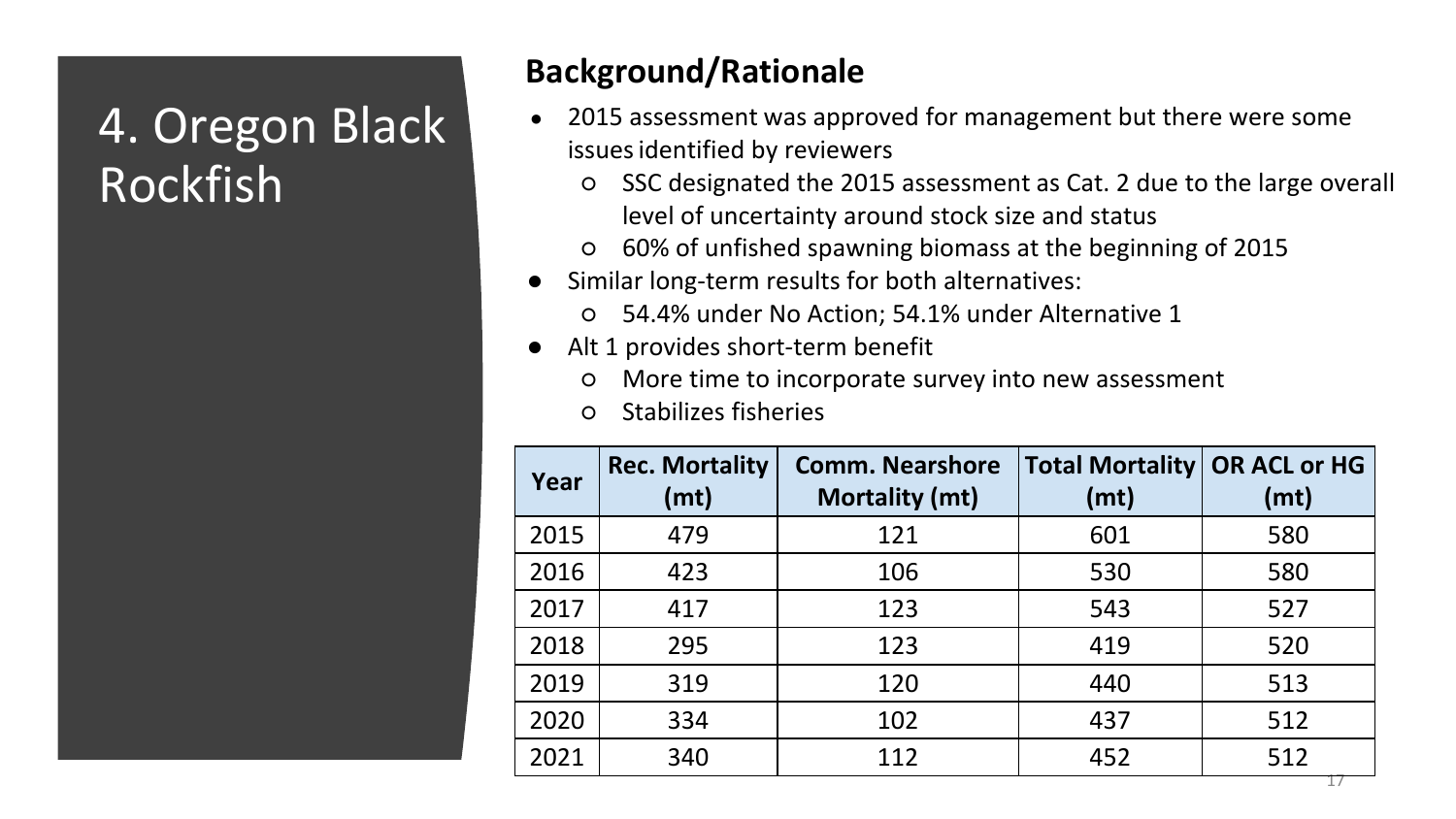### 4. Oregon Black Rockfish

#### **GMT Recommendation: Alternative 1: ACL = 512 mt (same as 2022 ACL)**

No Action:  $ACL = ABC$ ,  $P^* = 0.45$ ACLs = 477 mt (2023) & 471 mt (2024)

**Alternative 1: ACL = "Case-by-case" ABC, set at 2021-2022 ACL ACLs = 512 mt (2023 & 2024)**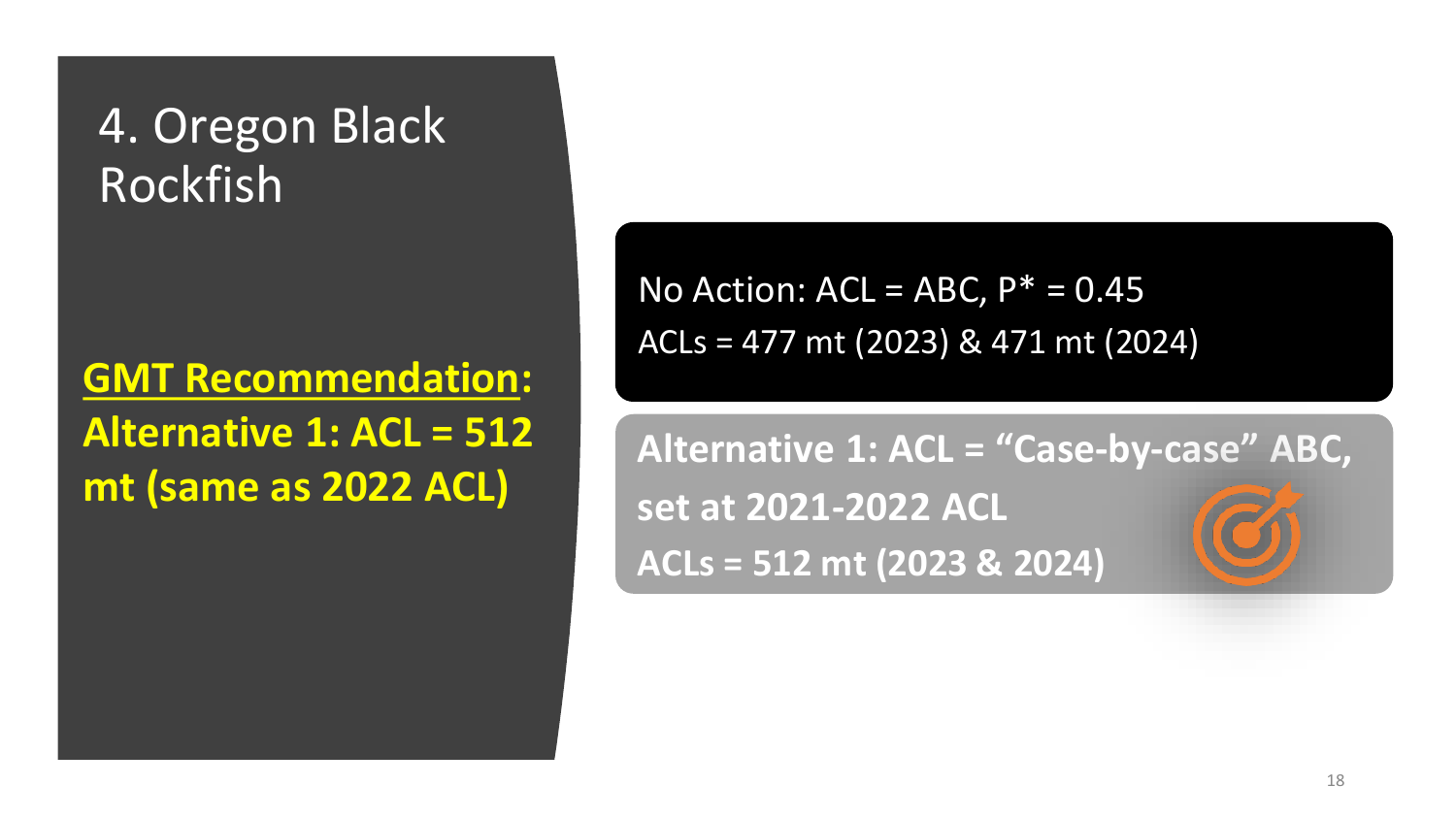### 5. Pacific Spiny Dogfish

No Action:  $ACL = ABC$ ,  $P^* = 0.40$ ACLs = 1,456 mt (2023) & 1,407 mt (2024)

Alternative 1: ACL = 1,075 mt for 2023-2024, then  $ACL = ABC$ ,  $P^*$  of 0.40 thereafter ACLs = 1,075 mt (2023 & 2024)

#### The Council did not identify a PPA in November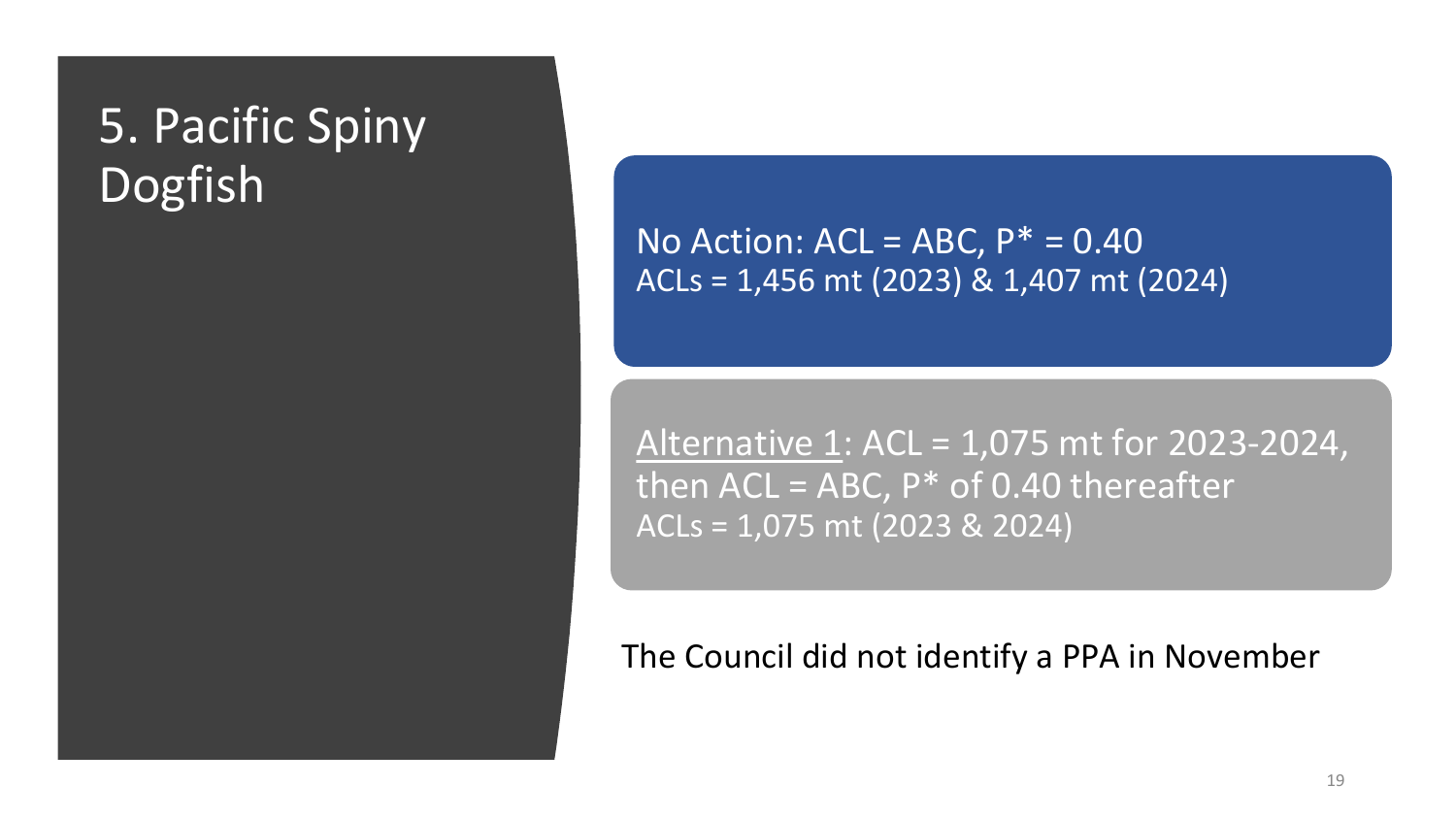### 5. Pacific Spiny Dogfish

#### **Background/Rationale**

- No Action is 10% and 13% lower than 2021 ACL  $(1,621 \text{ mt})$
- $\bullet$  Alt 1 provides a  $\sim$ 400 mt buffer below No Action
- Alt 1 is based on the recent (2016-2020) five-year average total mortality and would be a short-term precautionary approach

#### Biological Implications:

- 2021 stock assessment estimates that the proxy harvest rate SPR $_{50\%}$ may not be sustainable -> SSC workshop in 2022
- There is little difference in depletion levels under either alternative
- The 2023 and 2024 ACLs do not appear to greatly influence long-term depletion levels

Economic Implications:

Alternative 1 could economically impact the trawl sectors if the ACL is approached

Management Implications:

● The Council will have Block Area Closures to minimize trawl bycatch of Pacific spiny dogfish and the GMT will track catch inseason via a Pacific spiny dogfish scorecard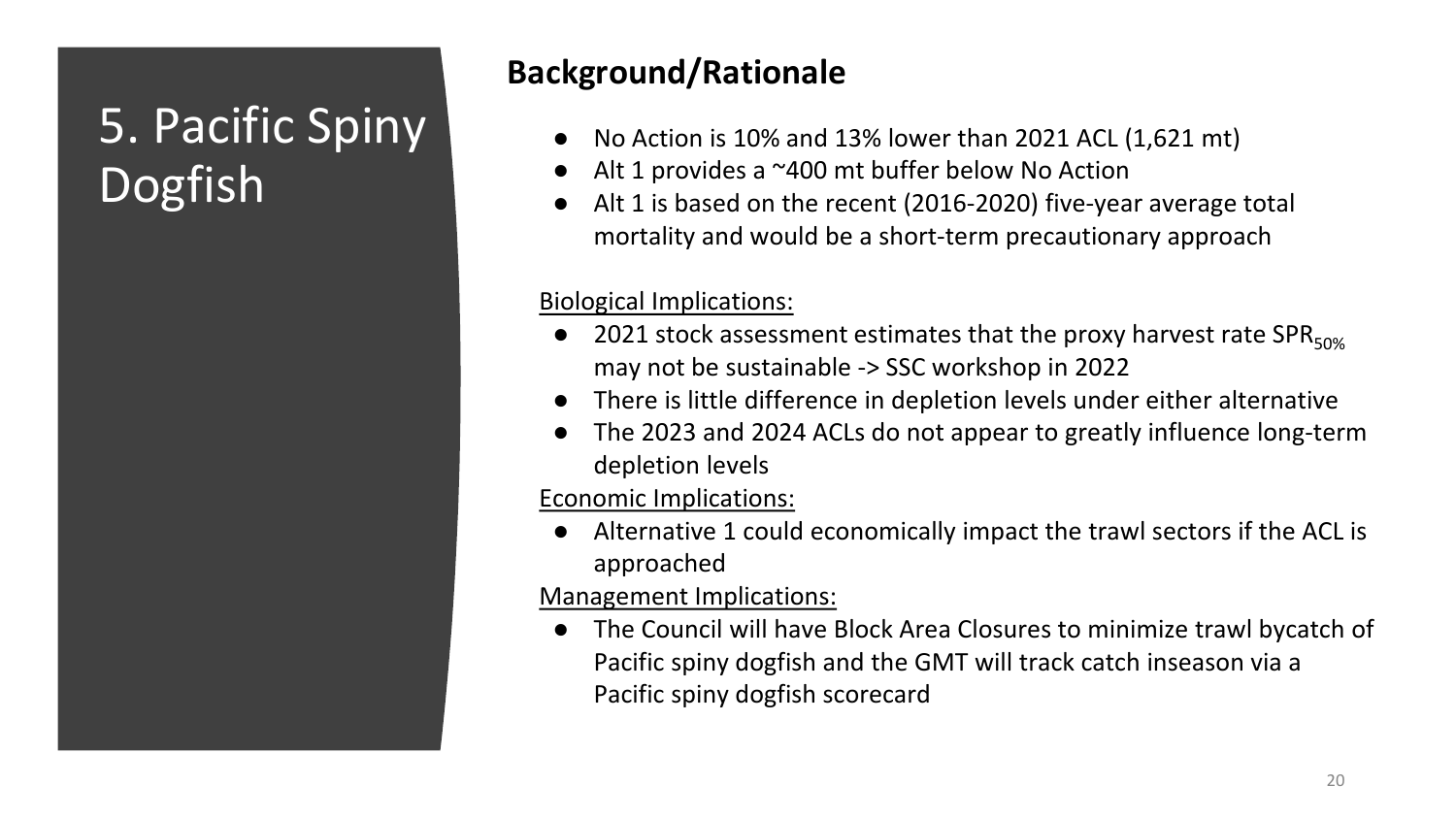### 5. Pacific Spiny Dogfish

**GMT Recommendation**

**No Action: ACL = ABC, P\* = 0.40** 

No Action:  $ACL = ABC$ ,  $P^* = 0.40$ ACLs = 1,456 mt (2023) & 1,407 mt (2024)

Alternative 1: ACL = 1,075 mt for 2023-2024, then  $ACL = ABC$ ,  $P^*$  of 0.40 thereafter ACLs = 1,075 mt (2023 & 2024)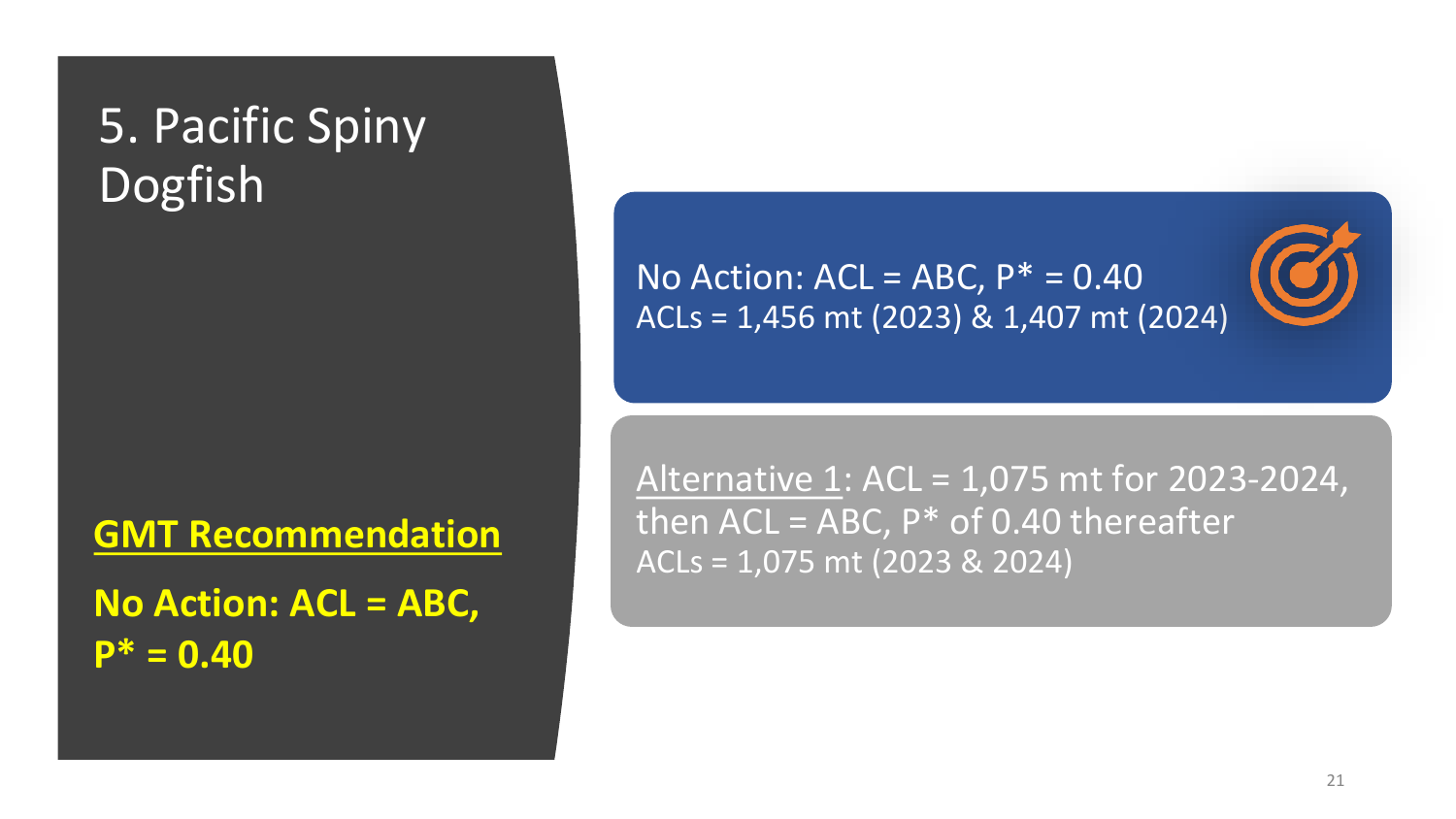6. Vermilion/sunset [rockfish north](https://docs.google.com/document/d/1byCaEdPeqfb8JESA8LqxuqVNZQtU7mBpcPoNZ_Xf9e0/edit#heading=h.shg1kfnp9ycp) of 40° 10′ N. lat.

**No Action: ACL = ABC, P\* = 0.45 ACLs = 19.86 mt (2023) & 19.77 mt (2024)** 

Alternative 1: ACL = ABC,  $P^* = 0.35$ ACLs = 18.49 mt (2023) & 18.43 mt (2024)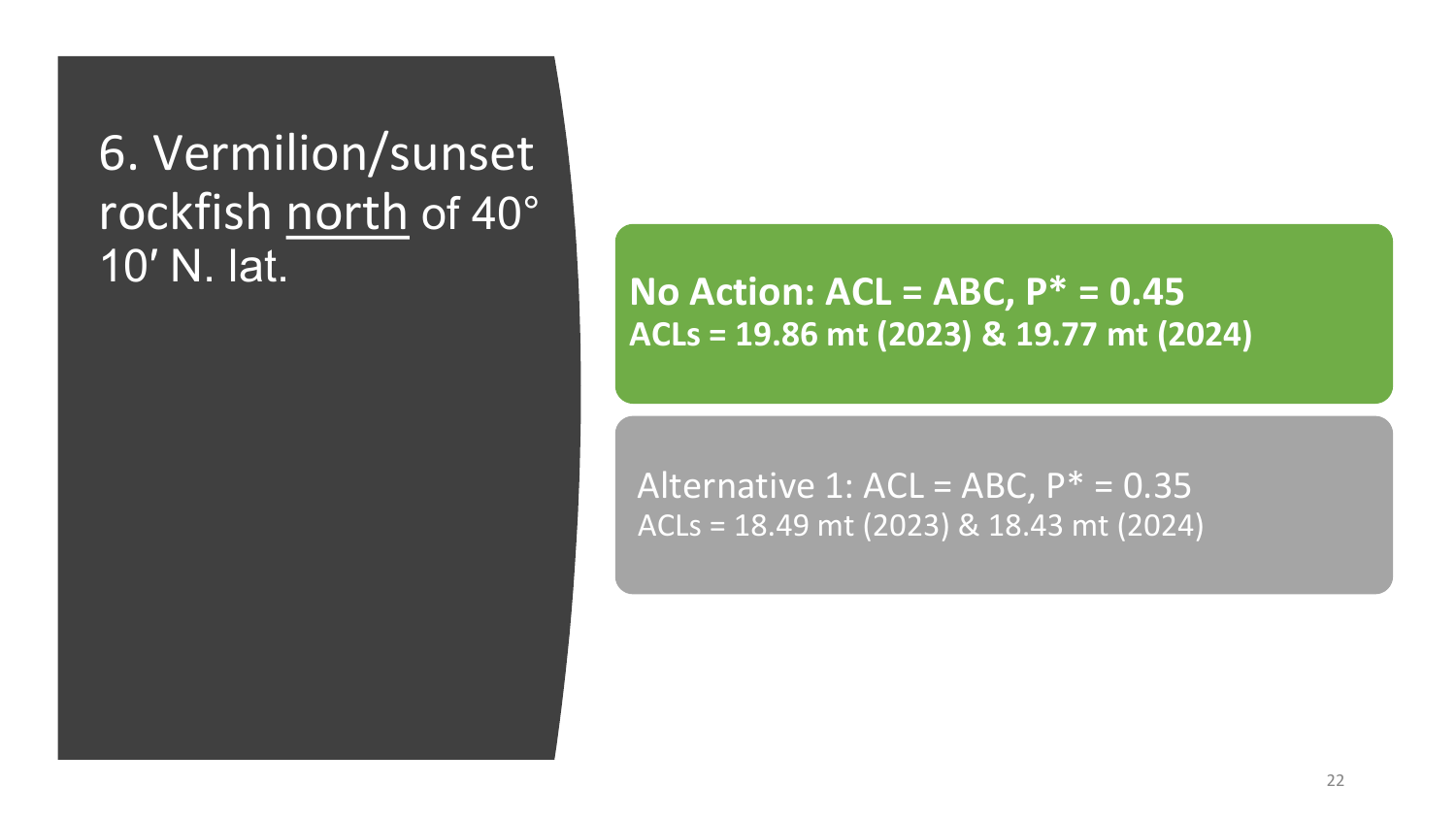### 6. Vermilion/ sunset rockfish [north](https://docs.google.com/document/d/1byCaEdPeqfb8JESA8LqxuqVNZQtU7mBpcPoNZ_Xf9e0/edit#heading=h.shg1kfnp9ycp) of 40° 10′ N. lat.

| Year | Area                  | <b>ACL Contribution</b><br>with $P^*$ 0.45<br>(No Action) | <b>ACL Contribution</b><br>with $P*0.40$<br>(Alt. 1) |
|------|-----------------------|-----------------------------------------------------------|------------------------------------------------------|
|      | <b>WA</b>             | 0.72                                                      | 0.62                                                 |
| 2023 | OR                    | 12.60                                                     | 11.77                                                |
|      | 40° 10' to 42° N lat. | 6.54                                                      | 6.10                                                 |
|      | <b>Combined</b>       | 19.86                                                     | 18.49                                                |
|      | <b>WA</b>             | 0.70                                                      | 0.61                                                 |
| 2024 | OR.                   | 12.45                                                     | 11.63                                                |
|      | 40° 10' to 42° N lat. | 6.62                                                      | 6.19                                                 |
|      | <b>Combined</b>       | 19.77                                                     | 18.43                                                |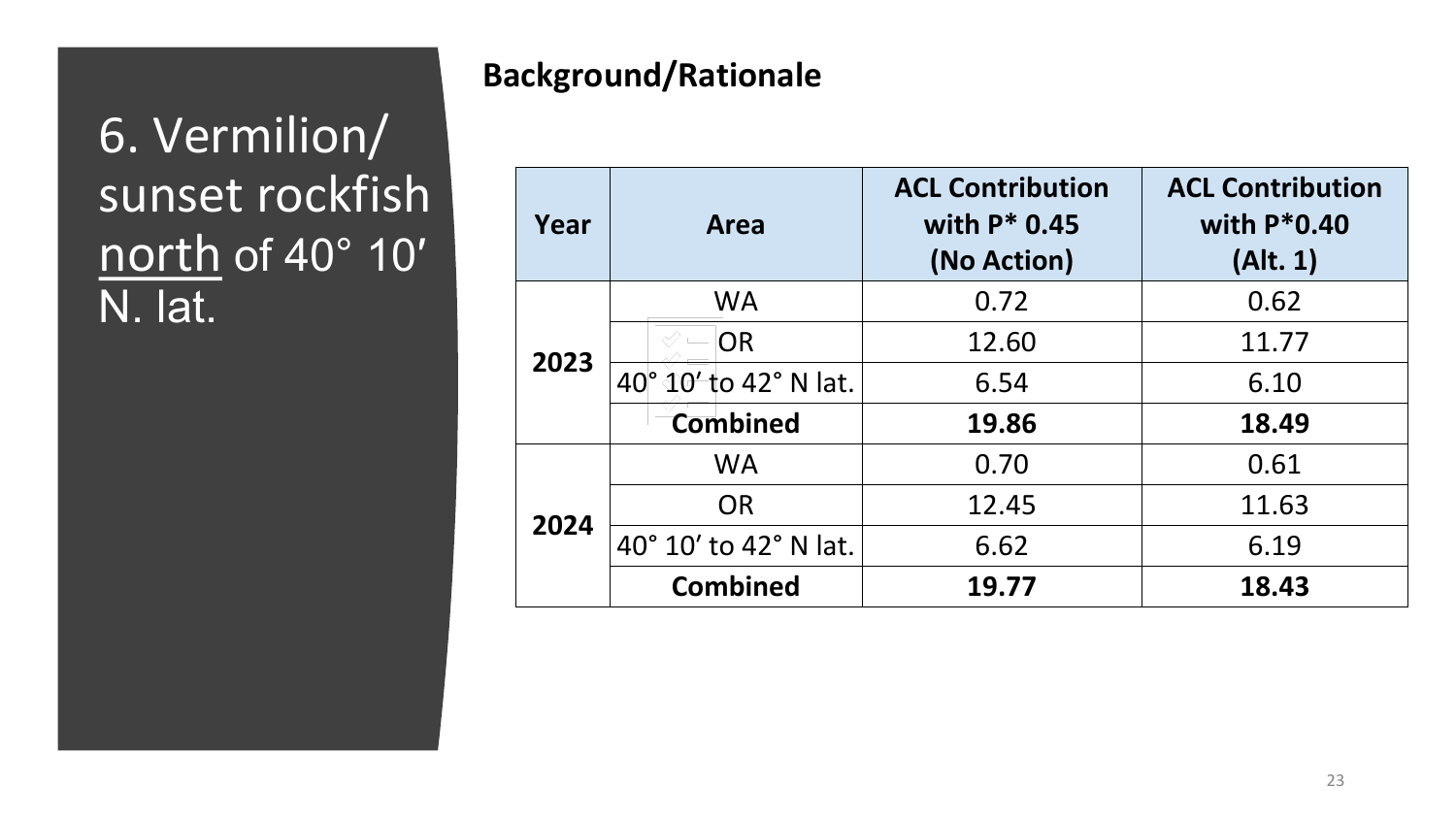6. Vermilion/ sunset rockfish [north](https://docs.google.com/document/d/1byCaEdPeqfb8JESA8LqxuqVNZQtU7mBpcPoNZ_Xf9e0/edit#heading=h.shg1kfnp9ycp) of 40° 10′ N. lat.

- With recent overages of the OFL contribution to the complex, the Council may want to consider being more precautionary & apply a  $P^*$  of 0.40.
- Even under  $P^*$  of 0.45, management actions may be necessary to keep the total mortality below the ACL contribution.
- Not a targeted species in the recreational fisheries off of WA & OR nor are they targeted by commercial nearshore & non-nearshore fisheries.
	- Therefore, designing management measures to reduce impacts will be challenging

| Year | <b>Total Mortality (mt)</b> |
|------|-----------------------------|
| 2018 | 22.9                        |
| 2019 | 25.7                        |
| 2020 | 20.2                        |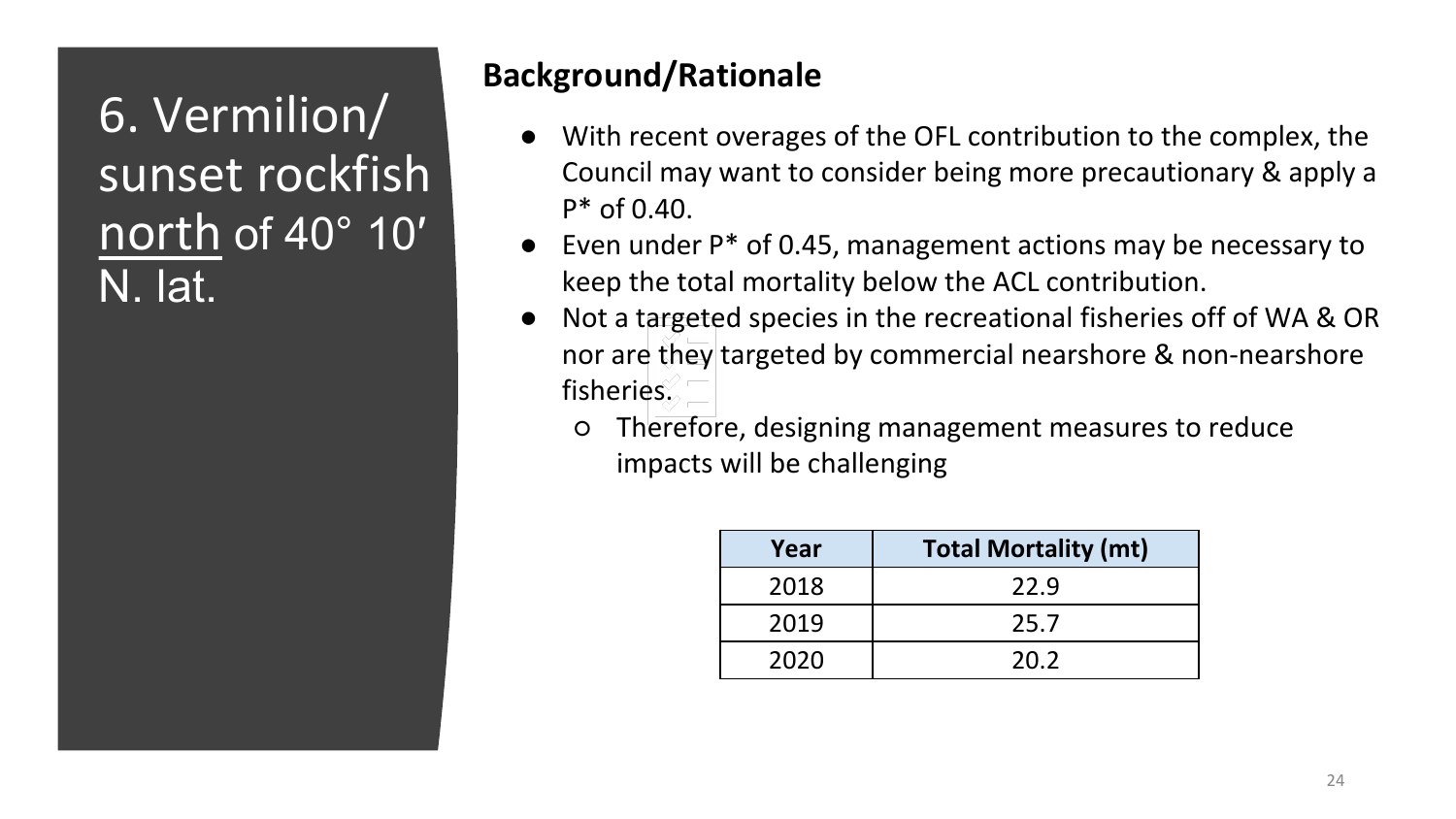6. Vermilion/sunset [rockfish north](https://docs.google.com/document/d/1byCaEdPeqfb8JESA8LqxuqVNZQtU7mBpcPoNZ_Xf9e0/edit#heading=h.shg1kfnp9ycp) of 40° 10′ N. lat.

**GMT Recommendation**

**No Action: ACL = ABC, P\* = 0.45**

**No Action: ACL = ABC, P\* = 0.45 ACLs = 19.86 mt (2023) & 19.77 mt (2024)** 

Alternative 1: ACL = ABC,  $P^* = 0.35$ ACLs = 18.49 mt (2023) & 18.43 mt (2024)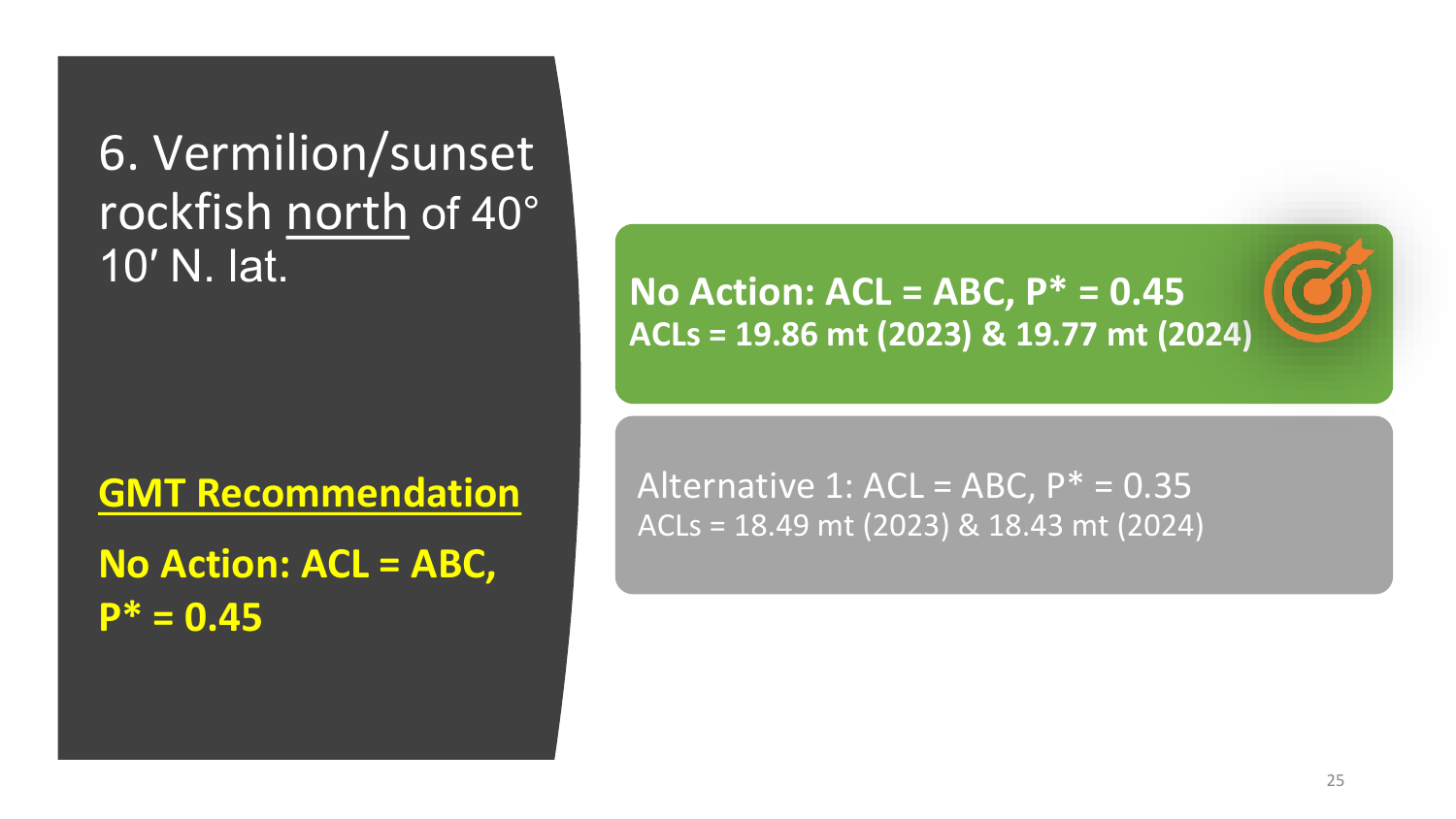### 7. Vermilion/ sunset rockfish [south](https://docs.google.com/document/d/1byCaEdPeqfb8JESA8LqxuqVNZQtU7mBpcPoNZ_Xf9e0/edit#heading=h.shg1kfnp9ycp) of 40° 10′ N. lat.

**No Action: ACL = ABC, P\* = 0.45 ACLs = 281.28 mt (2023) & 281.29 mt (2024)** 

Alternative 1: ACL = ABC,  $P^* = 0.40$ ACLs = 254.03 mt (2023) & 253.36 mt (2024)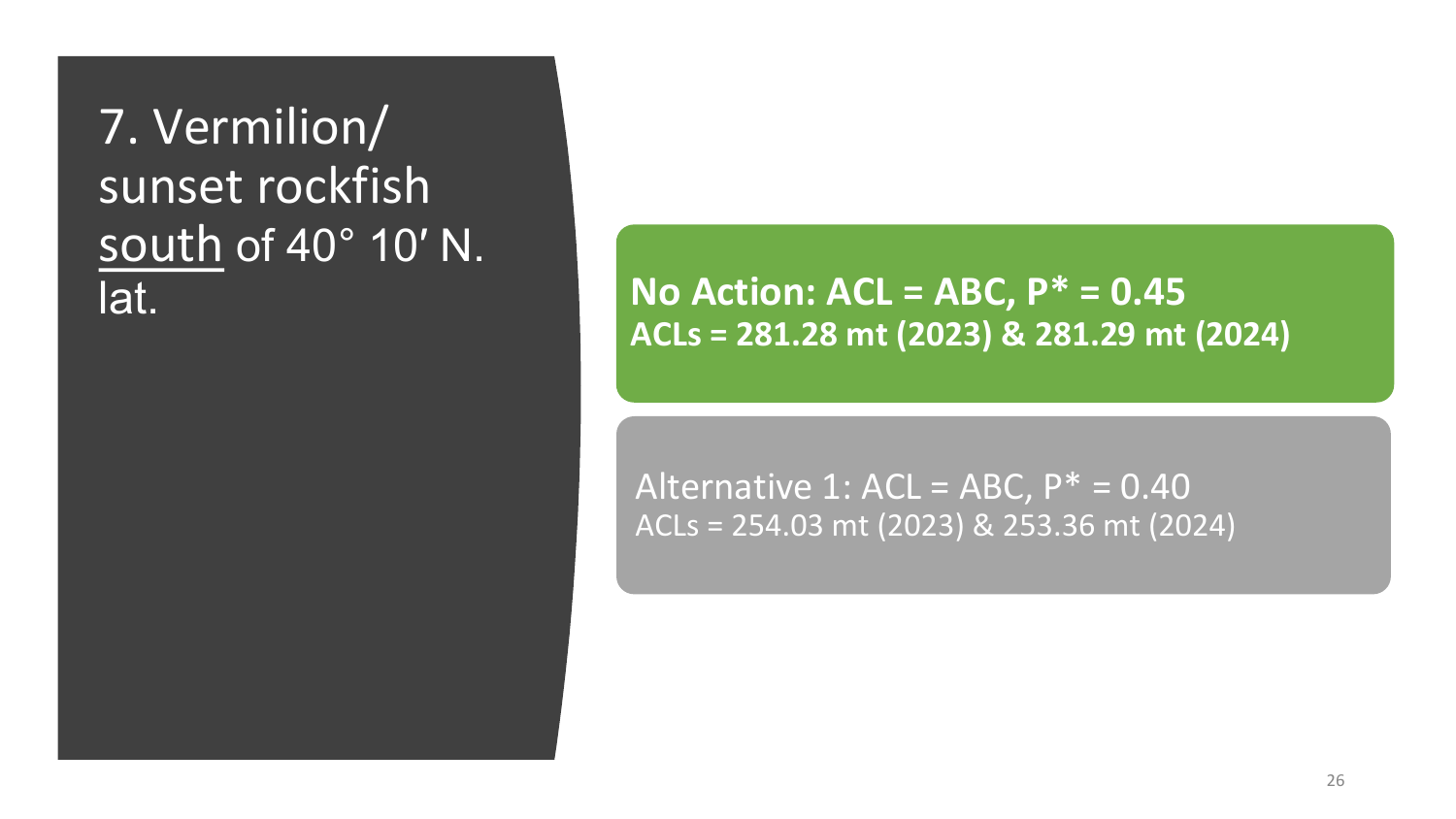7. Vermilion/ sunset rockfish south of 40° 10' N. lat.

- Alternatives are the same as for vermilion/sunset rockfish north of 40° 10' N lat. and for the same reasons
- With the recent overages of the OFL contribution to the complex, the Council may want to consider being more precautionary & apply a P\* of 0.40.
- Decision tables provided for California vermilion/sunset rockfish with ACLs for a P\* of 0.45 and 0.40 are for the assessment areas rather than management areas.

| Year | <b>Assessment Area</b> | <b>ACL Contribution with</b><br>$P* 0.45$<br>(No Action) | <b>ACL Contribution with</b><br>$P^*$ 0.40<br>(Alt. 1) |
|------|------------------------|----------------------------------------------------------|--------------------------------------------------------|
|      | 34-27 to 40-10         | 142.00                                                   | 135.59                                                 |
| 2023 | South of 34-27         | 139.28                                                   | 121.44                                                 |
|      | <b>Total</b>           | 281.28                                                   | 254.03                                                 |
|      | 34-27 to 40-10         | 143.92                                                   | 134.09                                                 |
| 2024 | South of 34-27         | 137.37                                                   | 119.27                                                 |
|      | <b>Total</b>           | 281.29                                                   | 253.36                                                 |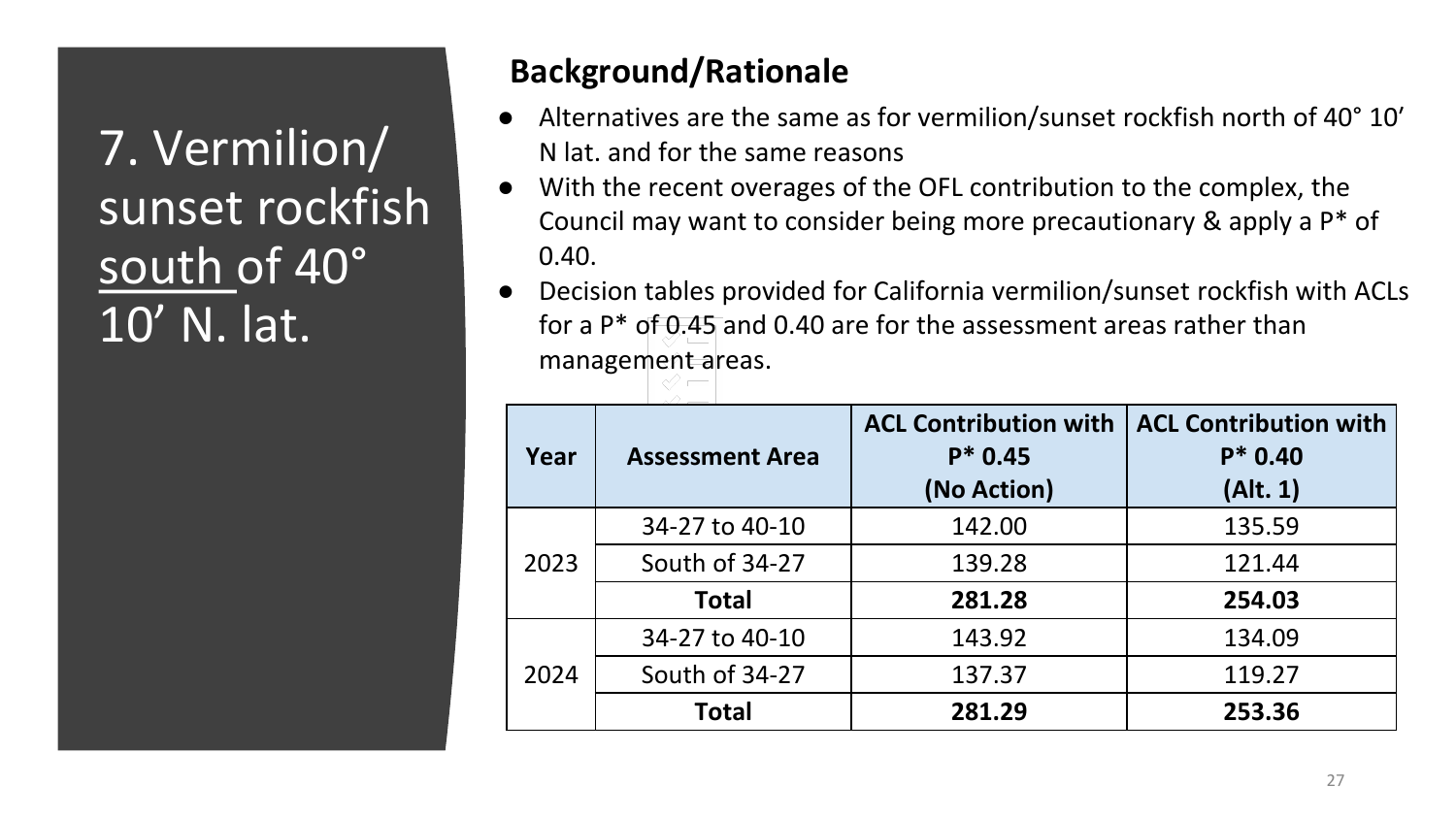### 7. Vermilion/ sunset rockfish [south](https://docs.google.com/document/d/1byCaEdPeqfb8JESA8LqxuqVNZQtU7mBpcPoNZ_Xf9e0/edit#heading=h.shg1kfnp9ycp) of 40° 10′ N. lat.

**GMT Recommendation**

**No Action: ACL = ABC, P\* = 0.45**

**No Action: ACL = ABC, P\* = 0.45 ACLs = 281.28 mt (2023) & 281.29 mt (2024)** 

#### Alternative 1: ACL = ABC,  $P^* = 0.40$ ACLs = 254.03 mt (2023) & 253.36 mt (2024)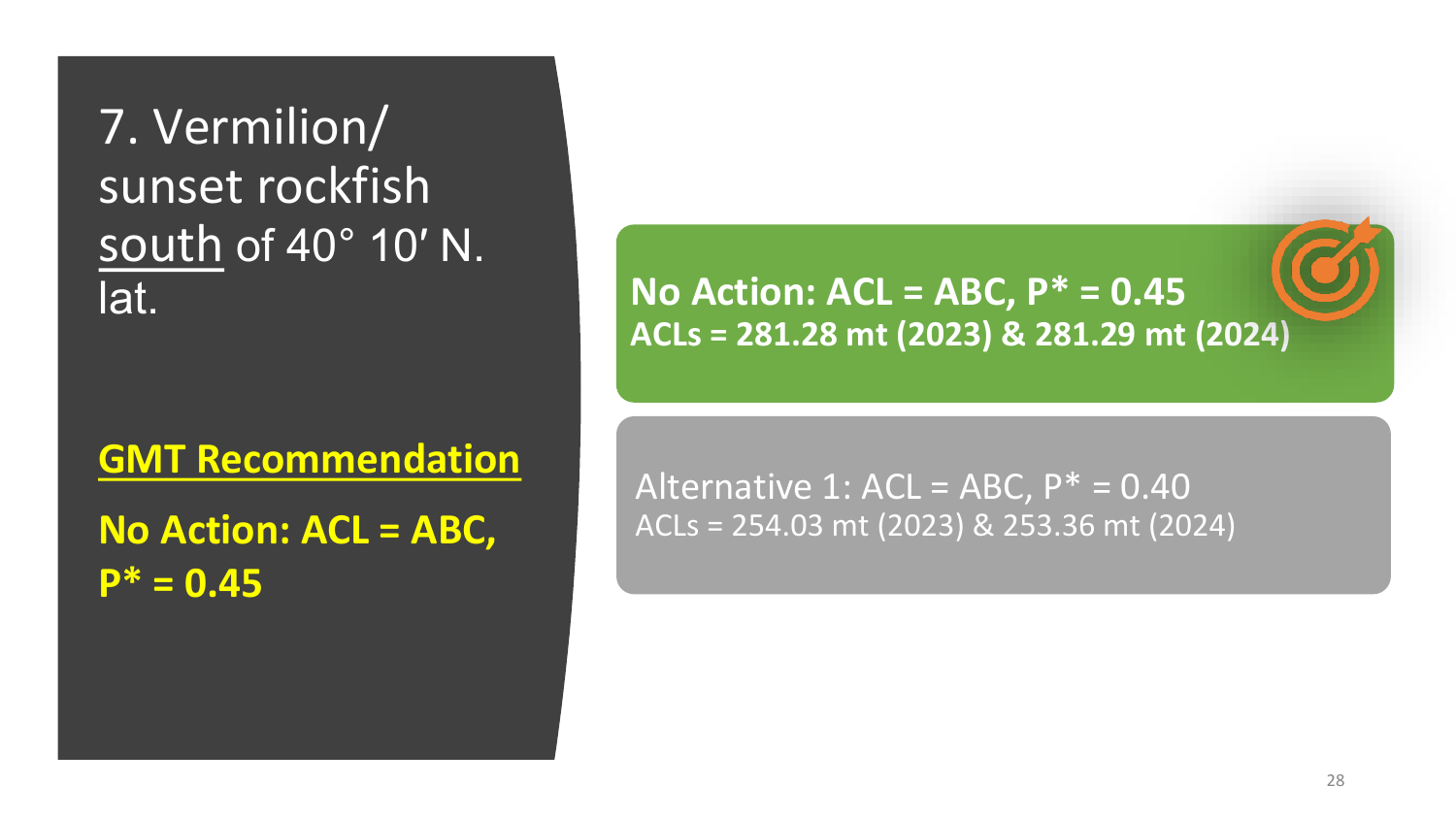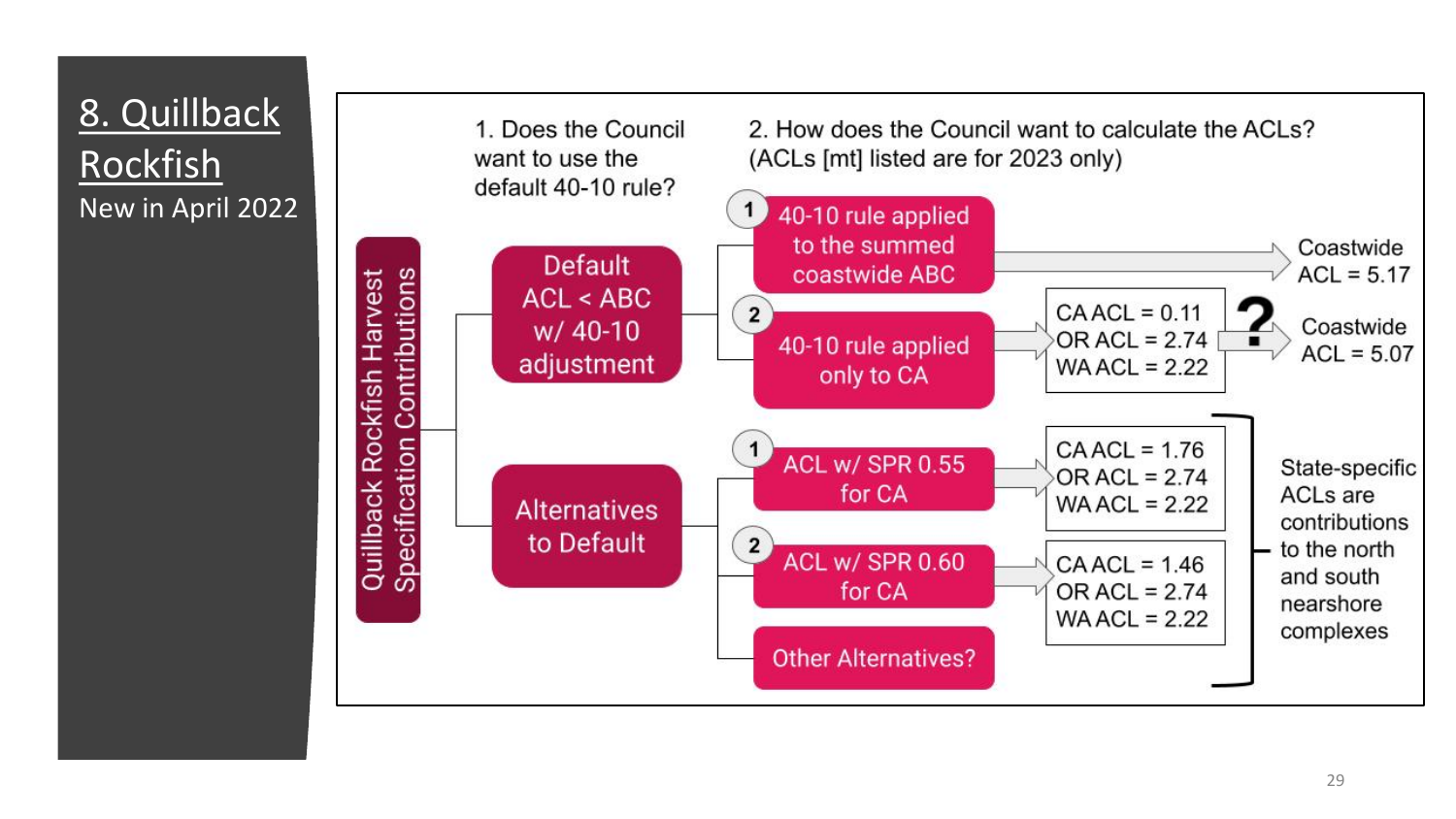#### 8. Quillback Rockfish

#### Two potential methods of applying the default 40-10 rule:

- $\omega /$  40-10 adjustment: P\* of 0.45  $\bullet$  Method 1: ACL < ABC w/ 40-10 adjustment; P\* of 0.45
- $\frac{1}{2}$  Method 2: ACL < ABC w/ 40-10 adjustment off CA only; P\* of 0.45

**Quillback rockfish 2023 ACL contributions calculated using the two different methods of applying the 40-10 rule:**

| <b>Potential</b><br><b>Stock</b><br><b>Management</b><br><b>Areas</b> | <b>Projected</b><br><b>Fraction</b><br><b>Unfished (2023)</b> |      | OFL (mt) ABC (mt) | Method 1: ACL<br><b>Calculated</b><br>Coastwide<br>(mt) | <b>Method 2:</b><br><b>Area Based</b><br>ACL (mt) |
|-----------------------------------------------------------------------|---------------------------------------------------------------|------|-------------------|---------------------------------------------------------|---------------------------------------------------|
| <b>CA</b>                                                             | 10.5%                                                         | 2.11 | 1.85              | 1.40 a/                                                 | 0.112                                             |
| <b>OR</b>                                                             | 45.1%                                                         | 3.14 | 2.74              | 2.09 a/                                                 | 2.74                                              |
| <b>WA</b>                                                             | 39.1%                                                         | 2.85 | 2.22              | 1.69 a/                                                 | 2.22                                              |
| Coastwide                                                             | 23.3%                                                         | 8.10 | 6.81              | 5.17 b/                                                 | 5.07                                              |

a/ these values are the coastwide ACL of 5.17 mt apportioned by state percent of the ABC to calculate the state-specific ACL contributions b/ The coastwide ACL is calculated based on the coastwide ABC of 6.81 mt multiplied by the 40-10 adjustment of 0.76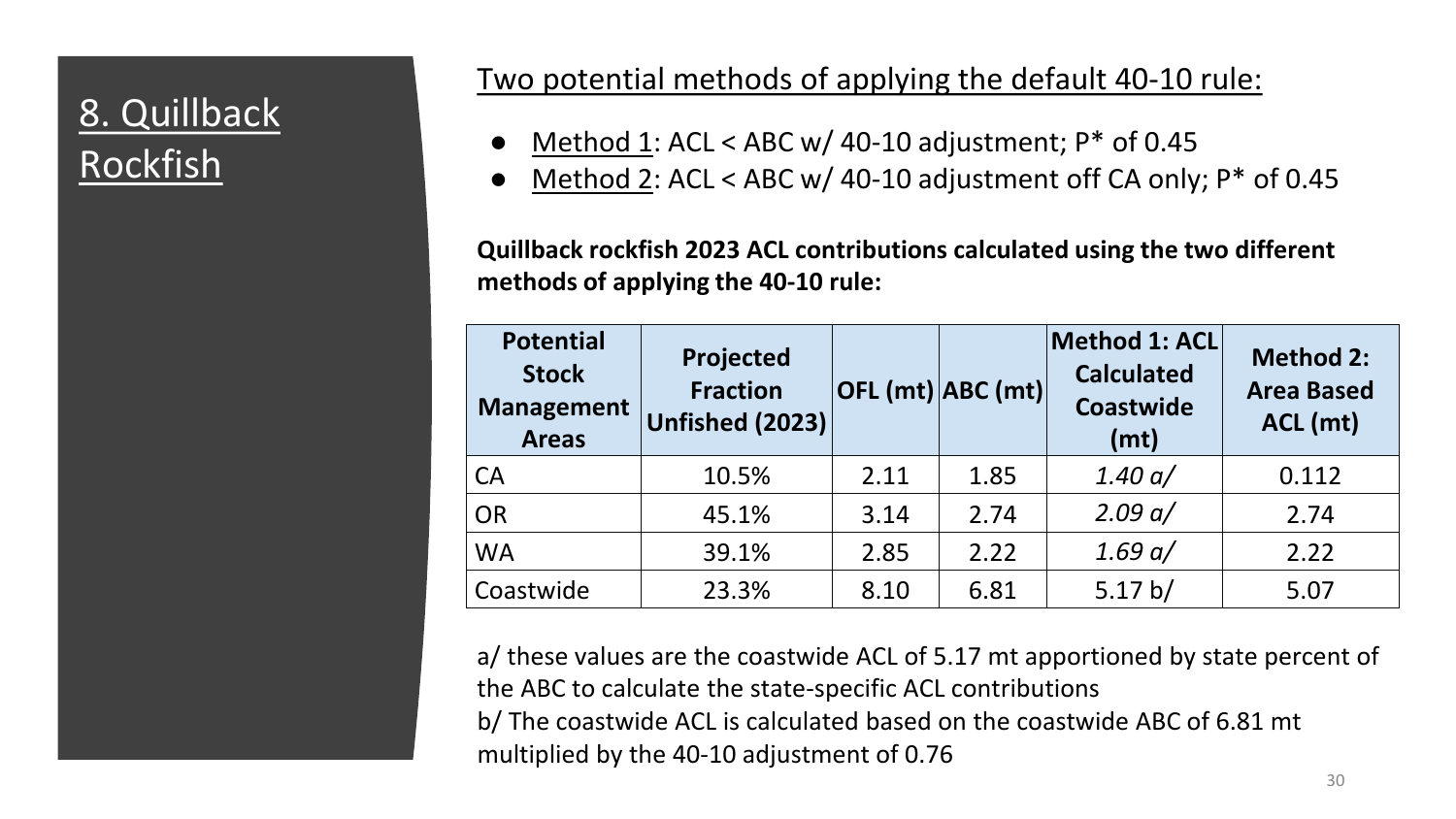#### 8. Quillback **Rockfish**

*These tables were provided by the assessors but have not yet been reviewed by the SSC.*

no Action: Access Access Access Access Access Access Access Access Access Access Access Access Access Access A<br>Contract Access Access Access Access Access Access Access Access Access Access Access Access Access Access Acc **Quillback rockfish 2024 ACL contributions calculated using Method 1 of applying the 40-10 rule in 2023.**

| <b>Potential Stock</b><br><b>Management Areas</b> | <b>Projected Fraction</b><br>Unfished (2024) | $ $ OFL (mt) $ $ | <b>ABC</b><br>(mt) | <b>Method 1: ACL</b><br><b>Calculated</b><br>Coastwide (mt) |
|---------------------------------------------------|----------------------------------------------|------------------|--------------------|-------------------------------------------------------------|
| CA                                                | 11.5%                                        | 2.33             | 2.01               | 1.55 a/                                                     |
| $\overline{OR}$                                   | 45.8%                                        | 3.18             | 2.75               | 2.21 a/                                                     |
| <b>WA</b>                                         | 40.1%                                        | 2.56             | 2.21               | 1.69 a/                                                     |
| Coastwide                                         | 24.2%                                        | 8.39             | 6.97               | 5.45 $b/$                                                   |

**Quillback rockfish 2024 ACL contributions calculated using Method 2 of applying the 40-10 rule in 2023.**

| <b>Potential Stock</b><br><b>Management Areas</b> | <b>Projected Fraction</b><br>Unfished (2024) | OFL (mt) | <b>ABC</b><br>(mt) | <b>Method 2: Area</b><br><b>Based ACL (mt)</b> |
|---------------------------------------------------|----------------------------------------------|----------|--------------------|------------------------------------------------|
| CA                                                | 11.7%                                        | 2.38     | 2.06               | 0.42                                           |
| <b>OR</b>                                         | 45.4%                                        | 3.15     | 2.72               | 2.72                                           |
| <b>WA</b>                                         | 39.6%                                        | 2.86     | 2.23               | 2.23                                           |
| Coastwide                                         | 24.2%                                        | 8.39     | 7.01               | 5.37                                           |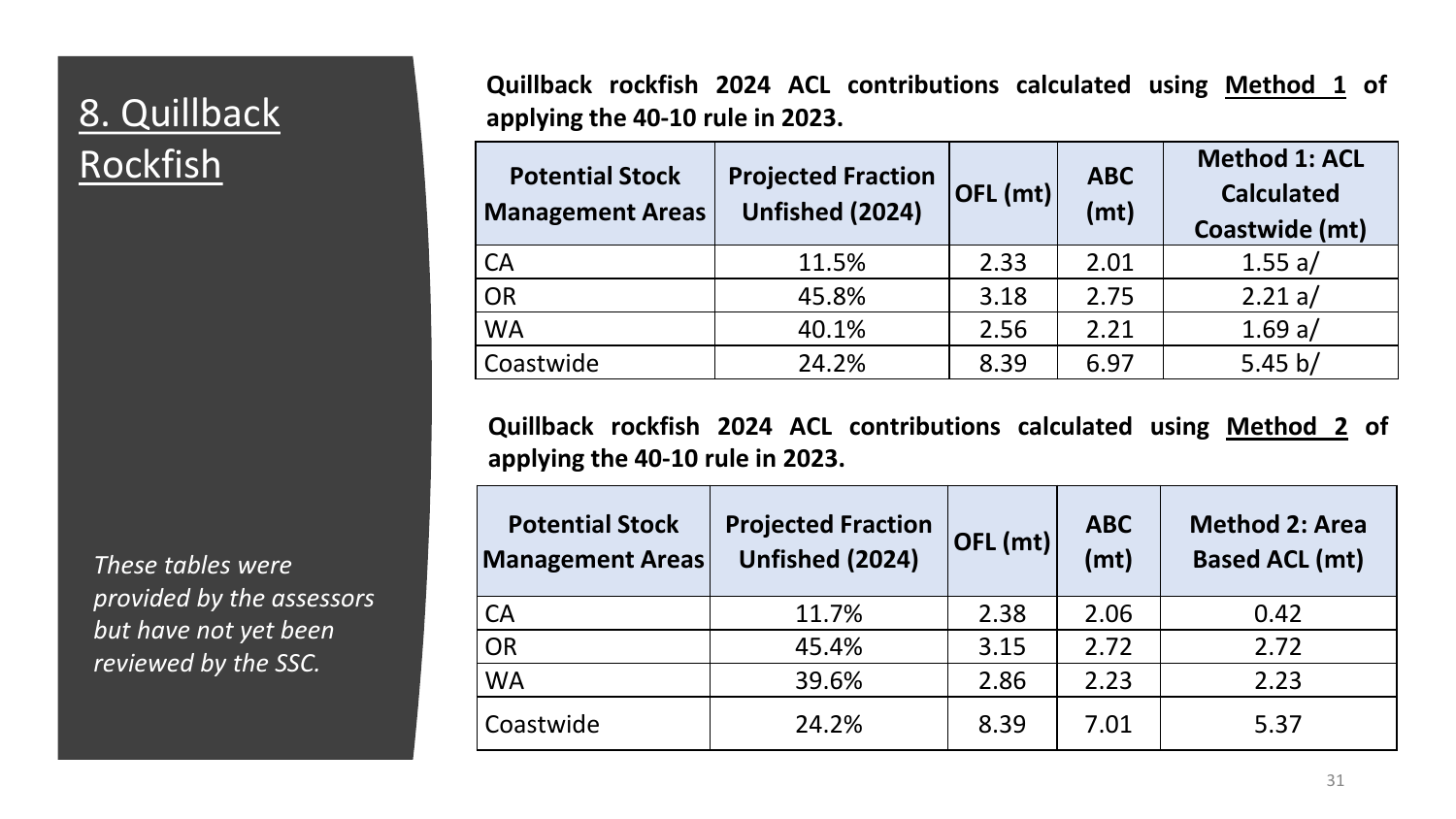## 8. Quillback

Rockfish Matternative harvest control rules that diverge from the default 40-10 harvest control policy for the portion of the quillback rockfish stock off of California only:

- Alternative 1: SPR 0.55; 2023 ACL contribution = 1.76 mt, 2024 ACL contribution =  $1.93$  mt; P\* 0.45
- $\bullet$  Alternative 2: SPR 0.60; 2023 ACL contribution = 1.46 mt, 2024 ACL contribution =  $1.61$  mt;  $P^*$  0.45

**The GMT does not have a recommendation on which method and/or alternative to chose.**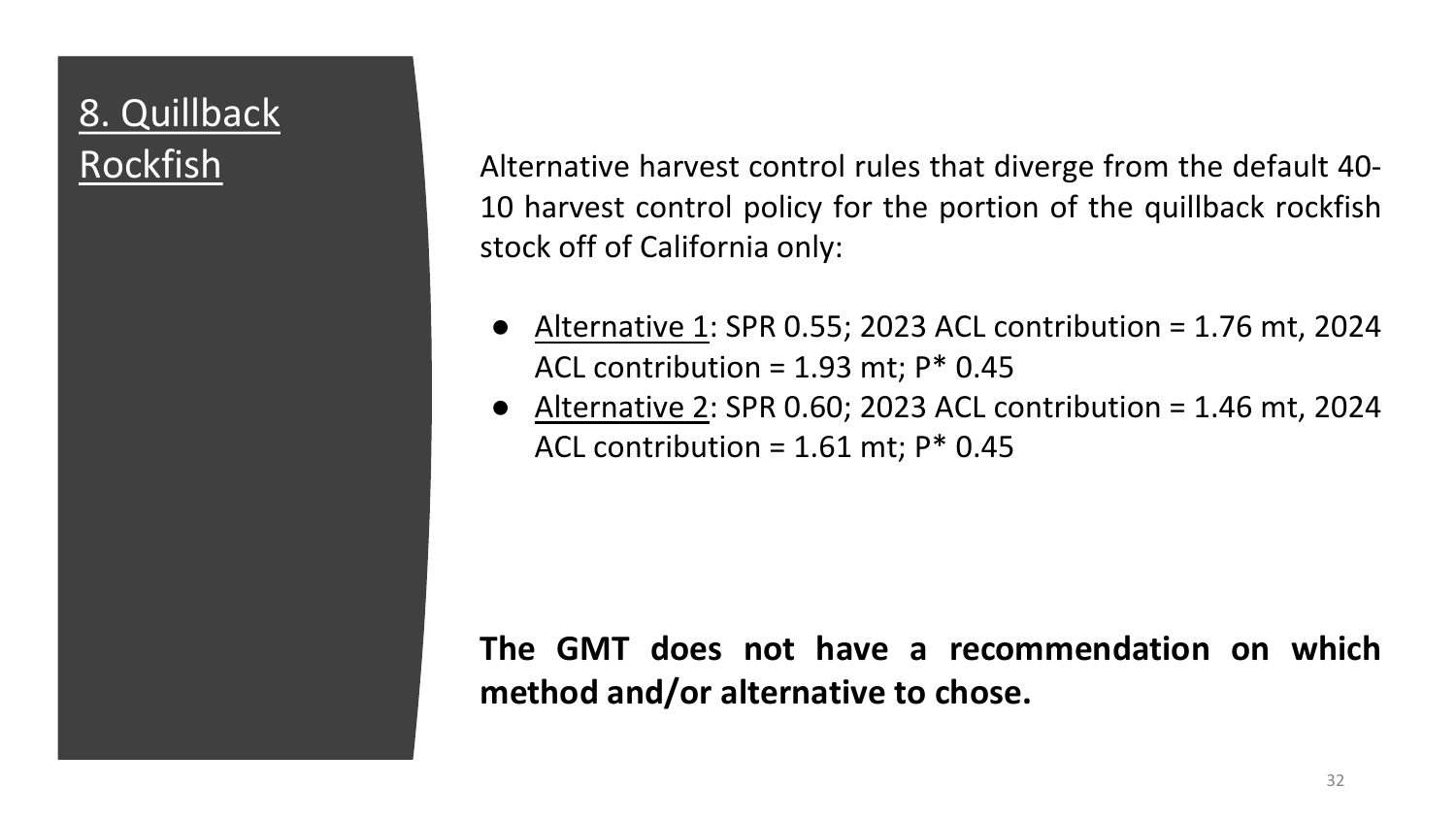Summary of GMT **Recommendations (highlighted):**

Appendix 1 in Supplemental GMT Report 1

| #              | <b>Species/Stock</b>                                 | <b>Default HCR</b>                                                                                                            | <b>Alternative 1</b>                                                                                        | <b>Alternative 2</b>                                                                                                  |
|----------------|------------------------------------------------------|-------------------------------------------------------------------------------------------------------------------------------|-------------------------------------------------------------------------------------------------------------|-----------------------------------------------------------------------------------------------------------------------|
| $\mathbf{1}$   | <b>Sablefish</b>                                     | ABC P* 0.45                                                                                                                   | <b>ABC P* 0.40</b>                                                                                          | ABC P* 0.35                                                                                                           |
| $\overline{2}$ | Lingcod north of 40° 10'<br>N lat.                   | <b>ABC P* 0.45</b>                                                                                                            | ABC P* 0.40                                                                                                 | N/A                                                                                                                   |
| $\overline{3}$ | Lingcod south of 40° 10'<br>N lat.                   | <b>ACL &lt; ABC w/ 40-10</b><br>adjustment, P* of 0.45                                                                        | ABC P* 0.40                                                                                                 | N/A                                                                                                                   |
| 4              | Oregon black rockfish                                | ABC P* 0.45                                                                                                                   | $ABC$ set = 2020 ABC of<br><b>512 mt</b>                                                                    | N/A                                                                                                                   |
| 5              | Pacific spiny dogfish                                | $ABC P* 0.40$                                                                                                                 | ACL=1,075 mt for 2023-<br>2024, then ACL=ABC P*<br>of 0.40 thereafter                                       | N/A                                                                                                                   |
| 6              | Vermilion/sunset rockfish<br>north of 40° 10' N lat. | <b>ABC P* 0.45</b>                                                                                                            | ABC P* 0.40                                                                                                 | N/A                                                                                                                   |
| $\overline{7}$ | Vermilion/sunset rockfish<br>south of 40° 10' N lat. | <b>ABC P* 0.45</b>                                                                                                            | ABC P* 0.40                                                                                                 | N/A                                                                                                                   |
| 8              | Quillback rockfish (New<br>in April 2022)            | Method 1: ACL < ABC $w/$<br>40-10 adjustment; P* 0.45<br>Method 2: $ACL < ABC$ w/<br>40-10 adjustment off CA<br>only; P* 0.45 | <b>WA &amp; OR:</b><br>$ACL = ABC$ ; $P*0.45$<br>Off CA only:<br>ABC ( $P^* = 0.45$ ),<br>$ACL (SPR = 55%)$ | <b>WA &amp; OR:</b><br>$ACL = ABC$ ; $P*0.45$<br>Off CA only:<br>$ABC (P^* = 0.45)$ ,<br>ACL (SPR $\overline{3}$ 60%) |